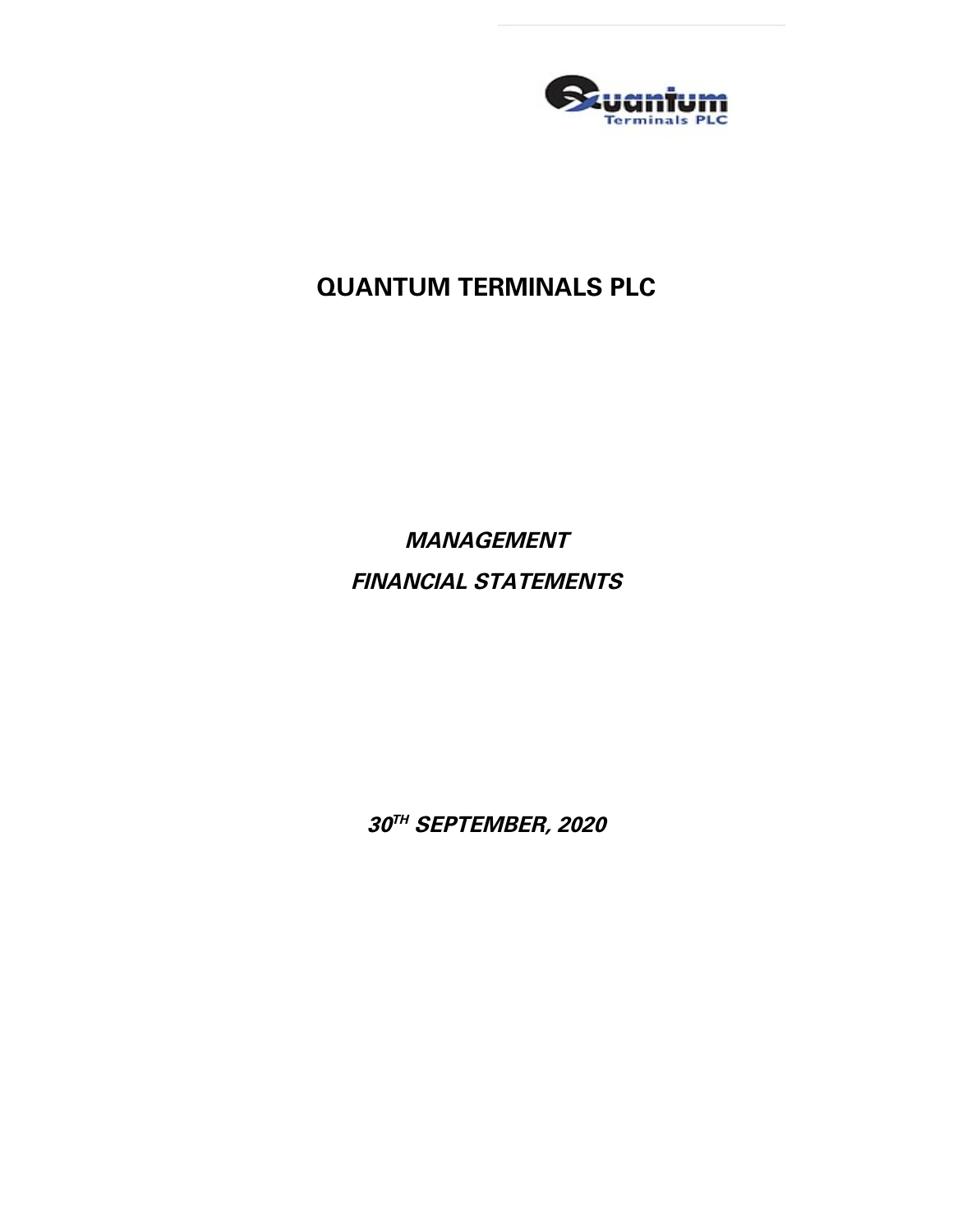# **TABLE OF CONTENT**

|                                            | Page     |
|--------------------------------------------|----------|
| Corporate Information                      | 2        |
| Approval of Management Financial Statement | 3        |
| <b>Statement of Financial Position</b>     | 4        |
| Statement of Comprehensive Income          | 5        |
| Statement of Changes in Equity             | $6 - 7$  |
| <b>Statement of Cash Flows</b>             | 8        |
| Notes to the Financial Statements          | $9 - 24$ |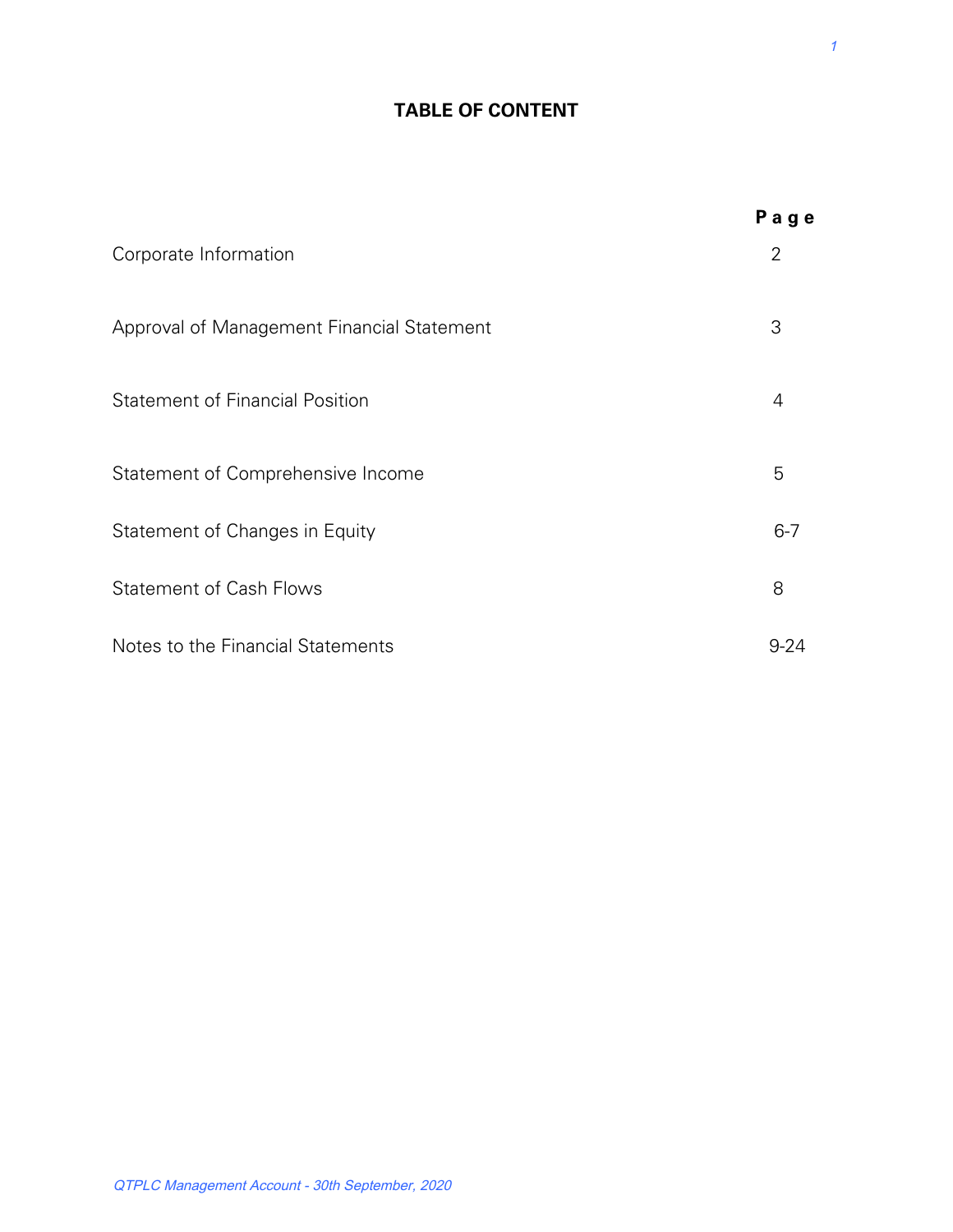# **QUANTUM TERMINALS PLC CORPORATE INFORMATION**

| <b>BOARD OF DIRECTORS</b> | Emmanuel Egyei-Mensah - Executive Chairman<br>Felix Gyekye<br>Amma Addo-Fening<br>Abena Amoah - resigned(16/07/2020)    |
|---------------------------|-------------------------------------------------------------------------------------------------------------------------|
| <b>REGISTERED OFFICE</b>  | E17/9 Ablade Road, Kanda<br>P. O. Box CT 4377<br>Cantonments<br>Accra                                                   |
| <b>SECRETARY</b>          | Damaris Tanoh-Rivers<br>E17/9 Ablade Road, Kanda<br>P. O. Box CT 4377<br>Cantonments<br>Accra                           |
| <b>AUDITOR</b>            | <b>KPMG</b><br><b>Chartered Accountants</b><br>13 Yiyiwa Drive<br>Abelenkpe<br>P.O. Box GP 242<br>Accra                 |
| <b>BANKERS</b>            | Stanbic Bank Ghana Limited<br>Standard Chartered Bank Ghana Limited<br>Guaranty Trust Bank Ghana Limited(Bond Trustees) |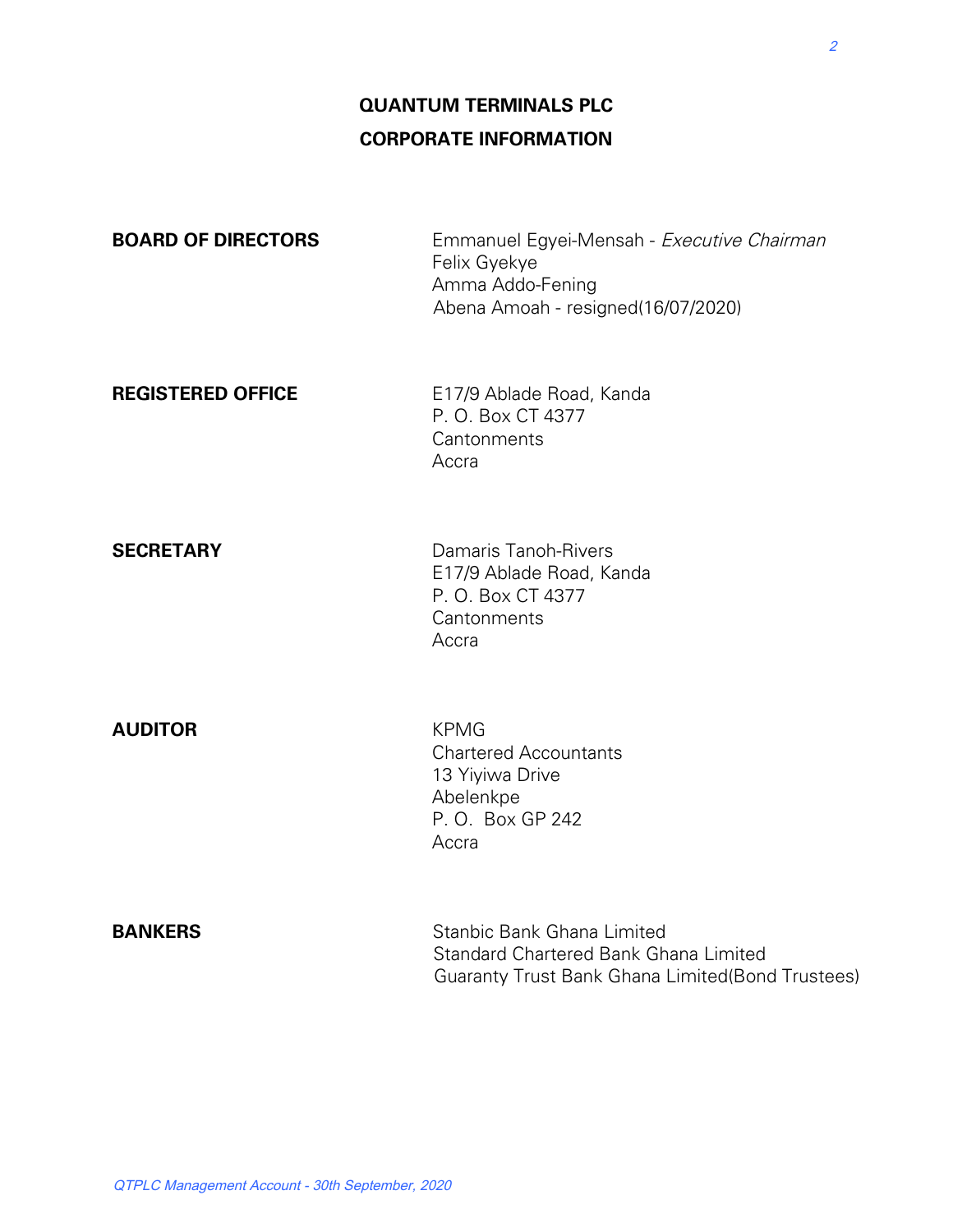# **APPROVAL OF MANANGEMENT FINANCIAL STATEMENTS**

The management financial statements for the third quarter of 2020 were approved by the board of directors on 27<sup>th</sup> October, 2020 and signed on their behalf by:

 $\mathbb{Z}$ **EXECUTIVE CHAIRMAN U**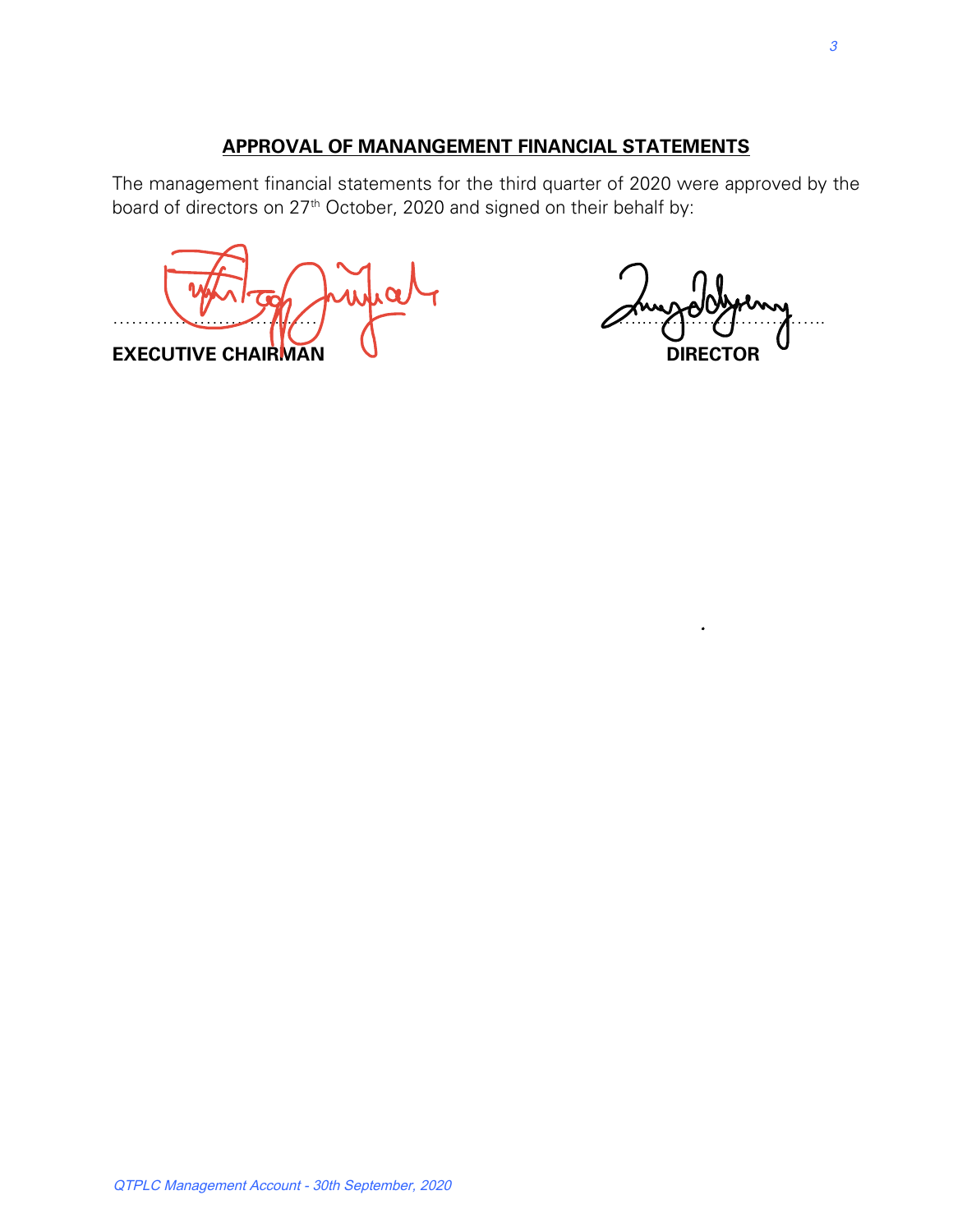# **QUANTUM TERMINALS PLC STATEMENT OF FINANCIAL POSITION As At September 30, 2020**

|                                        | <b>Notes</b> | <b>Sep-2020</b><br><b>GHS</b> | Sep-2019<br><b>GHS</b> |
|----------------------------------------|--------------|-------------------------------|------------------------|
| <b>ASSETS</b>                          |              |                               |                        |
| Property, Plant and Equipment          | 5            | 105,797,768                   | 115,743,581            |
| Work-In-Progress                       | 6            | 4,649,402                     | 1,517,567              |
| Related Party Receivable - Non Current | 21           | 60,071,473                    | 52,182,365             |
| <b>Non Current Assets</b>              |              | 170,518,643                   | 169,443,514            |
| Inventory                              | 9            | 210                           | 49,302                 |
| <b>Trade Receivables</b>               | 10           | 3,459,004                     | 2,917,092              |
| <b>Other Receivables</b>               | 11           | 909,180                       | 989,529                |
| Amount Due from Related Party          | 12           | 161,628                       | 0                      |
| Prepayments                            | 13           | 239,405                       | 175,349                |
| Other Assets(DSRA)                     | 14           | 9,394,816                     | 8,539,313              |
| Cash and Bank                          | 15           | 6,736,125                     | 15,687,345             |
| <b>Current Assets</b>                  |              | 20,900,367                    | 28,357,929             |
| <b>Total Assets</b>                    |              | 191,419,010                   | 197,801,443            |
| <b>EQUITY</b>                          |              |                               |                        |
| <b>Fair Valuation Reserve</b>          |              | (129,001,446)                 | (137, 381, 474)        |
| Deposit for Shares                     |              | 47,292,758                    | 47,292,758             |
| Reserves                               |              | 53,981,470                    | 59,565,816             |
| <b>Stated Capital</b>                  |              | 70,000,000                    | 70,000,000             |
| <b>Retained Earnings</b>               |              | 33,140,123                    | 38,213,679             |
| <b>Current Period Earnings</b>         |              | 2,514,532                     | (5,420,338)            |
| <b>Total Equity</b>                    |              | 77,927,437                    | 72,270,442             |
| <b>LIABILITY</b>                       |              |                               |                        |
| Long-Term Debt                         | 19           | 81,002,455                    | 88,417,352             |
| <b>Deferred Liabilities</b>            | 20           | 21,839,532                    | 25,023,500             |
| <b>Related Party Payable</b>           | 22           | 971,434                       | (0)                    |
| <b>Non Current Liabilities</b>         |              | 103,813,421                   | 113,440,852            |
| Project, Trade And Other Liabilities   | 16           | 9,469,600                     | 8,765,460              |
| Short-Term Loans                       | 17           | (0)                           | 2,759,402              |
| Amount Due to Related Party            | 18           | 208,551                       | 565,288                |
| <b>Current Liabilities</b>             |              | 9,678,152                     | 12,090,149             |
| <b>Total Liabilities</b>               |              | 113,491,573                   | 125,531,001            |
| <b>Total Equity and Liabilities</b>    |              | 191,419,010                   | 197,801,443            |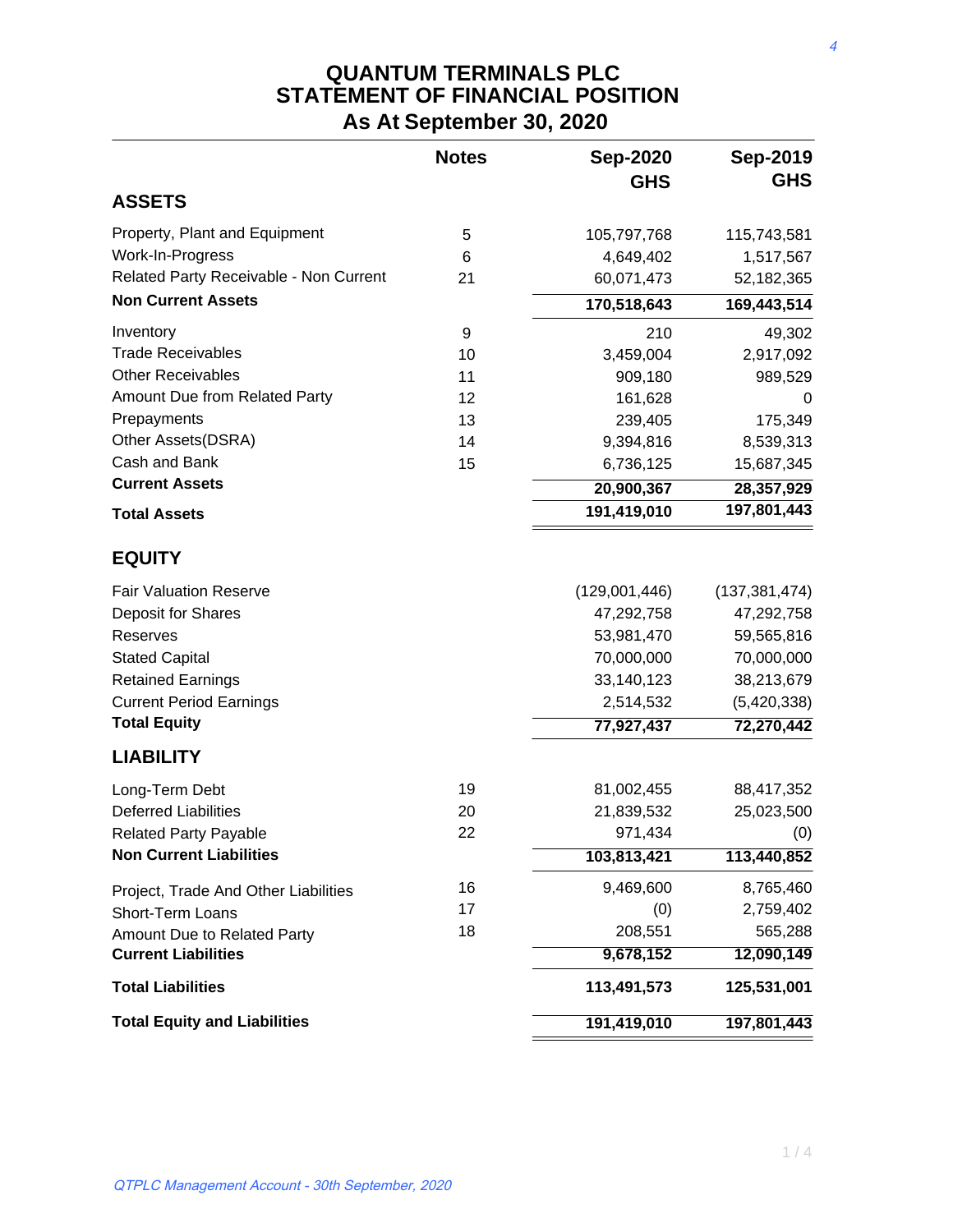## **QUANTUM TERMINALS PLC STATEMENT OF COMPREHENSIVE INCOME FROM 01/01/2020 TO 30/09/2020**

|                                              | <b>Notes</b> | 2020          | 2019           |
|----------------------------------------------|--------------|---------------|----------------|
|                                              |              | <b>GHS</b>    | <b>GHS</b>     |
| <b>Continuing Operations</b>                 |              |               |                |
| Revenue                                      | 24           | 21,068,306    | 16,901,500     |
| <b>Direct Operational Cost</b>               | 25           | (1,241,659)   | (1,533,720)    |
| Depreciation of Plant & Machinery            | 26           | (5,844,627)   | (6,431,029)    |
| <b>Gross Profit</b>                          |              | 13,982,019    | 8,936,752      |
| Other Income                                 | 27           | 2,915,942     | 3,084,184      |
| <b>General &amp; Administrative Expenses</b> | 28           | (6,404,722)   | (5,636,558)    |
| Depreciation & Amortization Expenses         | 29           | (1,518,833)   | (1,440,596)    |
| <b>EBIT</b>                                  |              | 8,974,405     | 4,943,781      |
| Foreign Exchange Gain/(Loss)                 | 30           | (550, 336)    | (2,059,544)    |
| <b>Finance Cost</b>                          | 31           | (5,909,537)   | (8, 304, 575)  |
| <b>Net Finance Cost</b>                      |              | (6, 459, 873) | (10, 364, 119) |
| <b>Profit before Tax</b>                     |              | 2,514,532     | (5,420,338)    |
| <b>Profit from Continuing Operations</b>     |              | 2,514,532     | (5,420,338)    |
| <b>Discontinued Operations</b>               |              |               |                |
| Profit for the Year                          |              | 2,514,532     | (5,420,338)    |
| <b>Other Comprehensive Income</b>            |              |               |                |
| Other comprehensive income for year          |              | 0             |                |
| <b>Total Comprehensive Income</b>            |              | 2,514,532     | (5,420,338)    |
| Basic/Diluted Earnings per share             |              | 0.036         | (0.077)        |
| <b>Calculated EBITDA</b>                     |              | 18,138,039    | 14,615,580     |
|                                              |              |               |                |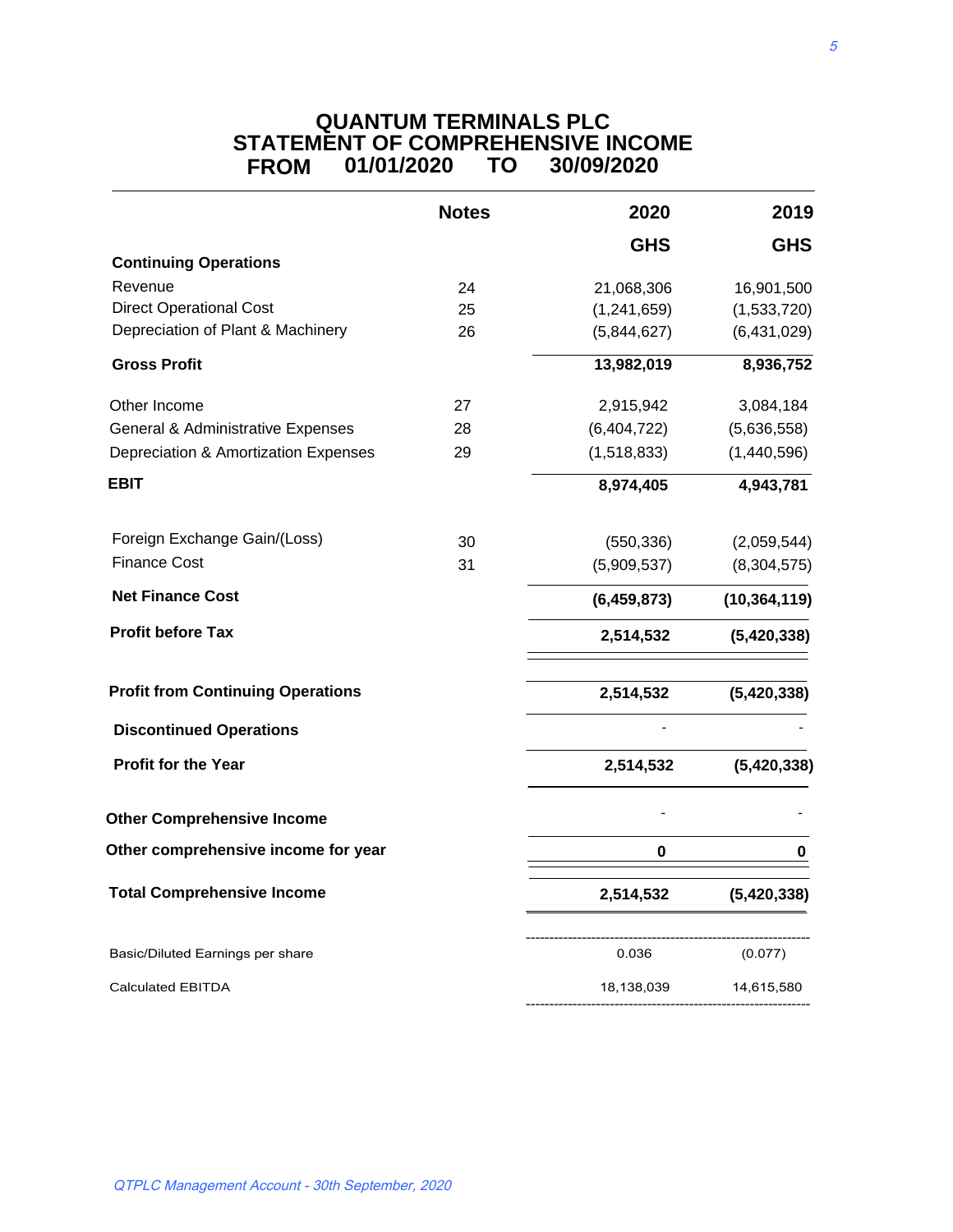#### **QUANTUM TERMINALS PLC**

#### **STATEMENTS OF CHANGES IN EQUITY FOR THE YEAR ENDED 30TH SEPTEMBER 2020**

**2020**

| <b>Stated</b><br>Capital<br>$GH$ ¢ | <b>Deposit for</b><br><b>Shares</b><br>GH | <b>Revaluation</b><br><b>Reserve</b><br>GH | <b>Fair value</b><br><b>Reserve</b><br>GH | <b>Retained</b><br><b>Earnings</b><br>GH | <b>Total</b><br>GH¢                           |
|------------------------------------|-------------------------------------------|--------------------------------------------|-------------------------------------------|------------------------------------------|-----------------------------------------------|
| 70,000,000                         | 47,292,758                                | 58,159,328                                 | (135, 491, 377)                           | 35,452,196                               | 75,412,905                                    |
| 70,000,000                         | 47,292,758                                | 58,159,328                                 |                                           | 35,452,196                               | 75,412,905                                    |
|                                    |                                           |                                            |                                           | 2,514,532                                | 2,514,532                                     |
|                                    |                                           |                                            | $\overline{\phantom{a}}$                  | 2,514,532                                | 2,514,532                                     |
|                                    |                                           |                                            |                                           |                                          |                                               |
|                                    |                                           | (4,177,858)                                |                                           | 4,177,858                                |                                               |
|                                    |                                           |                                            |                                           |                                          |                                               |
| 70,000,000                         | 47,292,758                                | 53,981,470                                 | (129,001,446)                             | 35,654,655                               | 77,927,437                                    |
|                                    |                                           |                                            | (4,177,858)                               | 6,489,931<br>6,489,931                   | (135, 491, 377)<br>(6,489,931)<br>(2,312,073) |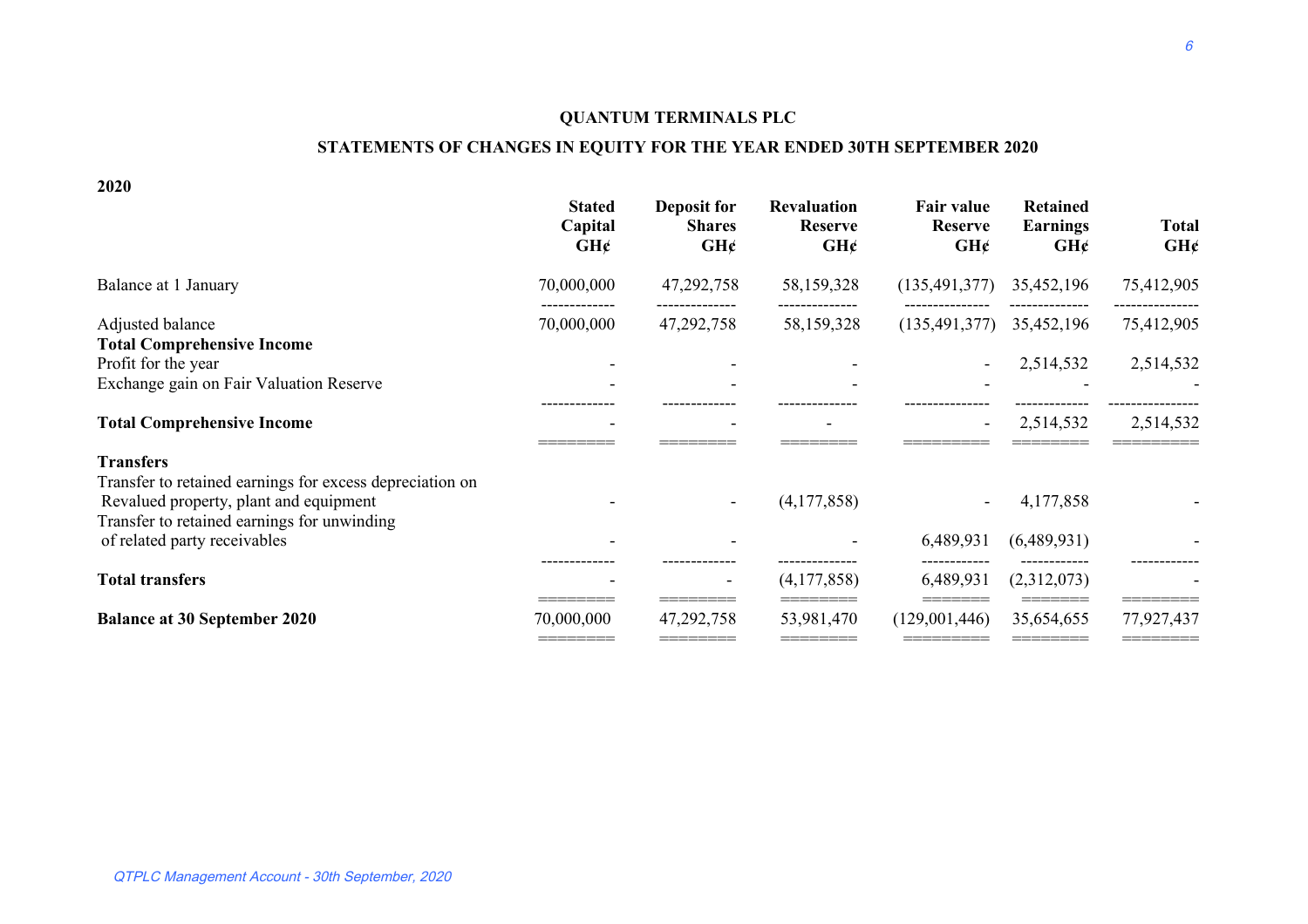#### **QUANTUM TERMINALS PLC**

#### **STATEMENTS OF CHANGES IN EQUITY FOR THE YEAR ENDED 30TH SEPTEMBER 2020**

**2019**

|                                                                                                                                                   | <b>Stated</b><br>Capital<br>GH | Deposit for<br><b>Shares</b><br>GH | <b>Revaluation</b><br><b>Reserve</b><br>GH | Fair value<br><b>Reserve</b><br>GH | <b>Retained</b><br><b>Earnings</b><br>GH | <b>Total</b><br>GH |
|---------------------------------------------------------------------------------------------------------------------------------------------------|--------------------------------|------------------------------------|--------------------------------------------|------------------------------------|------------------------------------------|--------------------|
| Balance at 1 January                                                                                                                              | 70,000,000                     | 47,292,758                         | 63,862,284                                 | (142, 968, 679)                    | 39,504,416                               | 77,690,779         |
| Adjusted balance<br><b>Total Comprehensive Income</b>                                                                                             | 70,000,000                     | 47,292,758                         | 63,862,284                                 | (142, 968, 679)                    | 39,504,416                               | 77,690,779         |
| Profit for the year                                                                                                                               |                                |                                    |                                            |                                    | (5,420,338)                              | (5,420,338)        |
| Exchange gain on Fair valuation Reserve                                                                                                           |                                |                                    |                                            |                                    |                                          |                    |
| <b>Total Comprehensive Income</b>                                                                                                                 |                                |                                    |                                            |                                    | (5,420,338)                              | (5,420,338)        |
| <b>Transfers</b>                                                                                                                                  |                                |                                    |                                            |                                    |                                          |                    |
| Transfer to retained earnings for excess depreciation on<br>Revalued property, plant and equipment<br>Transfer to retained earnings for unwinding |                                |                                    | (4,296,468)                                |                                    | 4,296,468                                |                    |
| of related party receivables                                                                                                                      |                                |                                    |                                            | 5,587,205                          | (5,587,205)                              |                    |
| <b>Total transfers</b>                                                                                                                            |                                | $\overline{\phantom{a}}$           | (4,296,468)                                | 5,587,205                          | (1,290,737)                              |                    |
| <b>Balance at 30 September 2019</b>                                                                                                               | 70,000,000                     | 47,292,758                         | 59,565,816                                 | (137, 381, 474)                    | 32,793,341                               | 72,270,442         |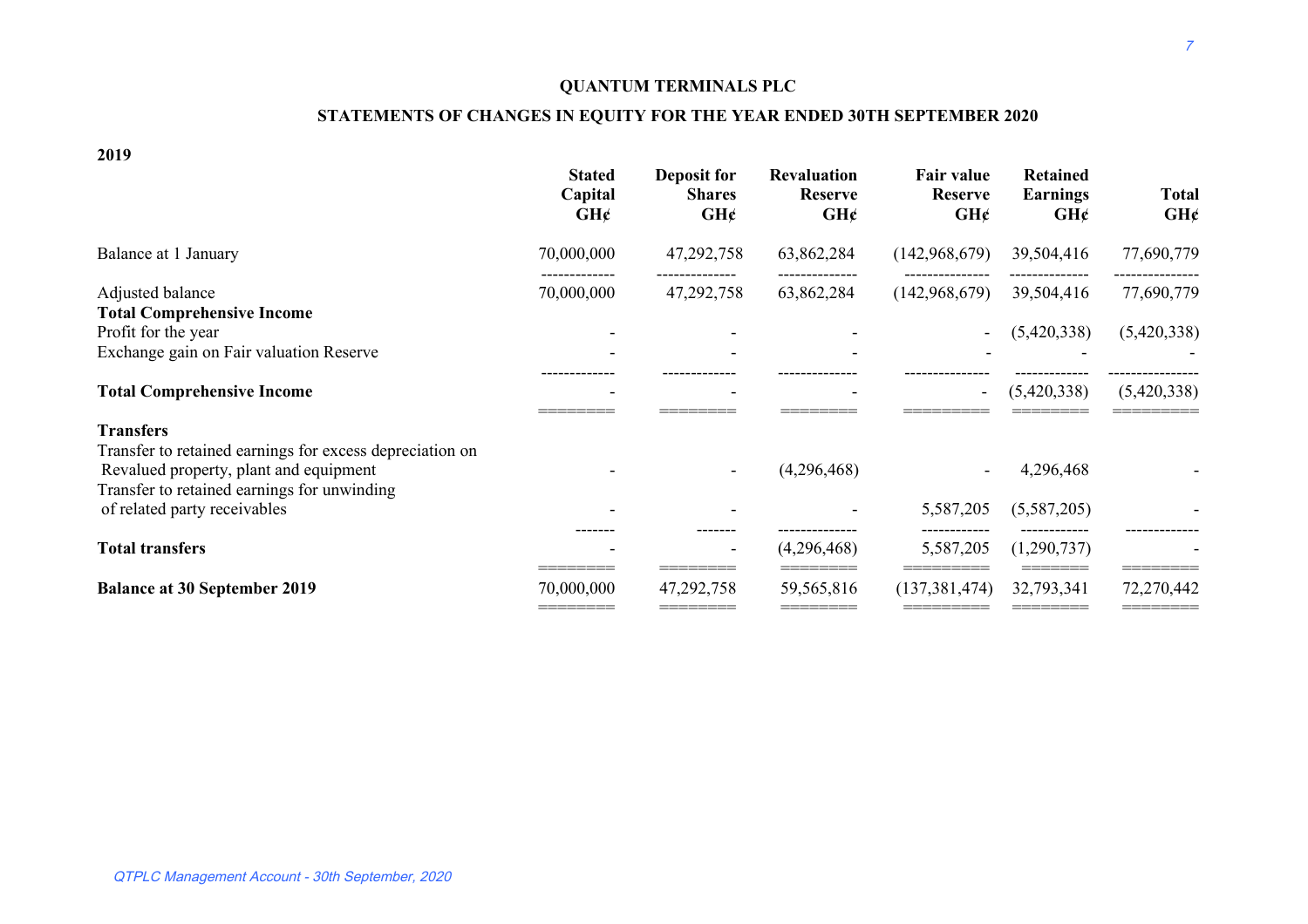# **QUANTUM TERMINALS PLC STATEMENT OF CASH FLOWS FOR THE YEAR ENDED 30 SEPTEMBER 2020**

|                                                   |             | 2020                         | 2019                      |
|---------------------------------------------------|-------------|------------------------------|---------------------------|
|                                                   | <b>Note</b> | $GH$ ¢                       | $GH$ ¢                    |
| <b>Cash flows from operating activities</b>       |             |                              |                           |
| Profit after tax                                  |             | 2,514,532                    | (5,420,338)               |
| Adjustments for:                                  |             |                              |                           |
| Depreciation                                      |             | 7,363,461                    | 7,871,625                 |
| Net exchange gain/loss                            |             | 550,336                      | 2,059,544                 |
| Interest and finance charges                      |             | 12,399,468                   | 13,891,780                |
| Fair value imputed interest income                |             | (6,489,931)<br>------------- | (5,587,205)<br>---------- |
|                                                   |             | 16,337,865                   | 12,815,407                |
| Changes in working capital:                       |             |                              |                           |
| Inventories                                       |             | 15,586                       | 4,431                     |
| Trade and other receivables                       |             | (213,668)                    | 1,952,137                 |
| Trade and other payables                          |             | 2,033,528                    | 493,517                   |
| other asset (DSRA)                                |             | (518, 731)                   | (800, 466)                |
| <b>Cash generated from Operating Activities</b>   |             | 17,654,580                   | 14,465,026                |
| Tax paid                                          |             | (2,674)                      | (1,933)                   |
| Interest paid                                     |             | (15,945,998)                 | (16,200,124)              |
| <b>Net Cash from Operating Activities</b>         |             | 1,705,908                    | (1,737,031)               |
| <b>Cash flows from Investing Activities</b>       |             |                              |                           |
| Acquisition of property, plant and equipment      |             | (2,980,746)                  | (32, 249)                 |
| Funds from related parties                        |             | 1,031,320                    |                           |
| Net Cash used in investing activities             |             | (1,949,426)                  | (32, 249)                 |
| <b>Cash flows from financing activities</b>       |             |                              |                           |
| Repayment of borrowings                           |             | (11, 194, 781)               | (199, 758)                |
| Net proceeds from borrowings                      |             |                              |                           |
| Net cash from from/(used in) financing activities |             | (11, 194, 781)               | (199, 758)                |
| Net Increase/(decrease) in Cash and               |             | -------------                | -------------             |
| <b>Cash Equivalents</b>                           |             | (11, 438, 298)               | (1,969,038)               |
| Effect of exchange on cash                        |             | (296, 253)                   | 1,392,552                 |
| Cash and Cash Equivalents at 1 January            |             | 18,470,676                   | 16,263,831                |
|                                                   |             | -------------                | ----------                |
| <b>Cash and Bank Balances at 30 September</b>     |             | 6,736,125<br><u>========</u> | 15,687,345                |
| <b>Analysis of Cash and Cash Equivalents</b>      |             |                              |                           |
| Actual Cash at September 30                       |             | 6,736,125                    | 15,687,345<br>---------   |
|                                                   |             | 6,736,125                    | 15,687,345                |
|                                                   |             |                              |                           |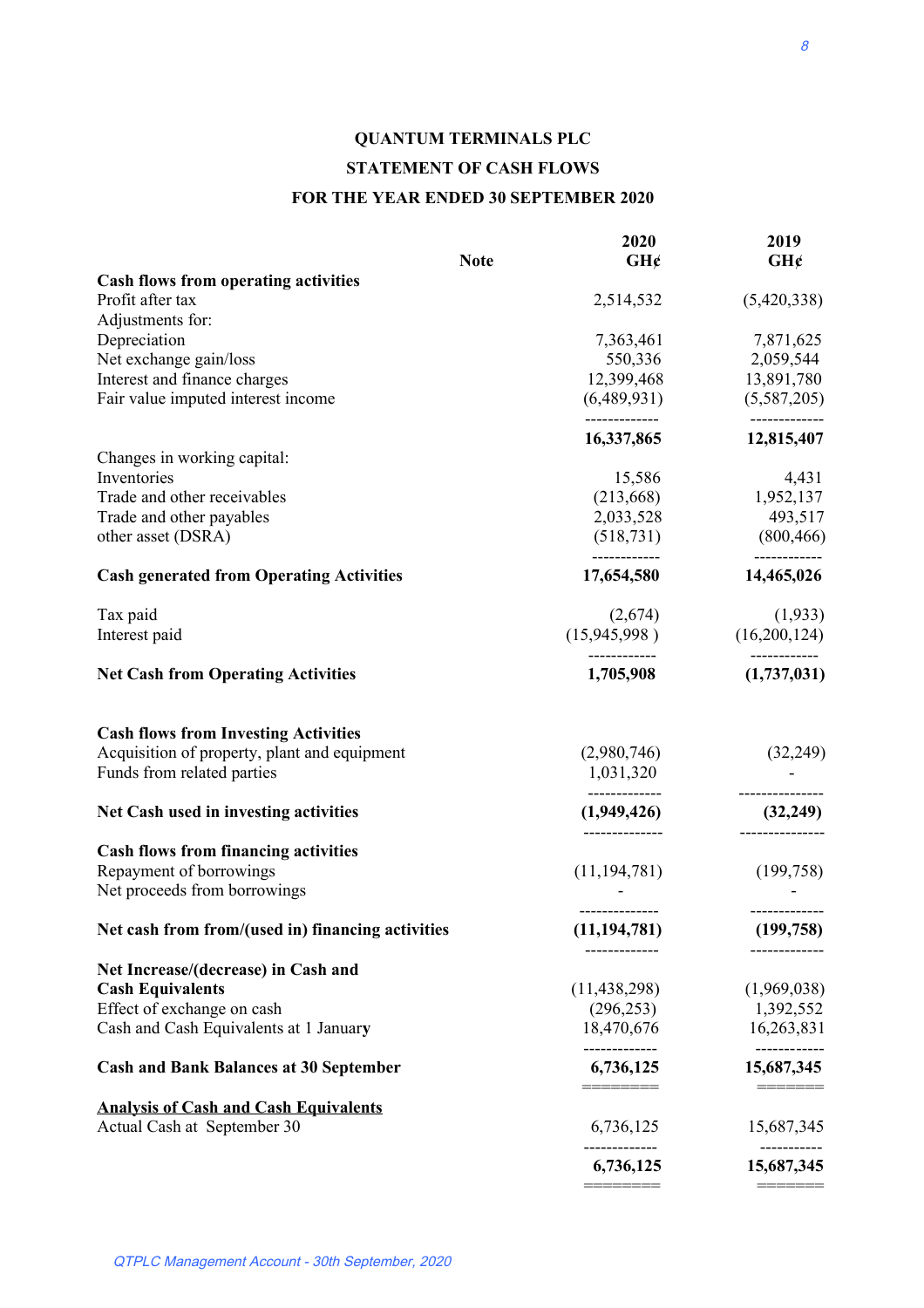# **NOTES TO THE ACCOUNTS**

## **1. REPORTING ENTITY**

Quantum Terminals PLC is incorporated in Ghana under the Companies Act, 2019 (Act 992) as a Public Limited Liability Company, and is domiciled in Ghana.

## **2. BASIS OF PREPARATION**

## a. **Statement of compliance**

These financial statements have been prepared in accordance with International Financial Reporting Standards (IFRSs) and in the manner required by the Companies Act, 2019 (Act 992).

## b. **Basis of measurement**

These financial statements have been prepared on the historical cost basis except for some classes of property, plant and equipment which is measured on revaluation basis.

## c. **Functional and presentation currency**

The financial statements are presented in Ghana Cedis (GHS) which is the Company's functional and presentation currency. Except otherwise indicated, the financial information presented has been rounded off to the nearest Cedi.

## d. **Use of estimates and judgments**

The preparation of financial statements in conformity with IFRS requires management to make estimates, judgements and assumptions that affect the application of policies and reported amounts of assets and liabilities, income and expenses. Estimates and underlying assumptions are based on historical experience and other factors that are believed to be reasonable under the circumstances, the results of which form the basis of making the judgements about carrying values of assets and liabilities that are not readily apparent from other sources. Actual results may differ from these estimates.

The estimates and underlying assumptions are reviewed on an ongoing basis. Revisions to accounting estimates are recognised in the period in which the estimates are revised, if the revision affects only that period, or in the period of the revision and future periods, if the revision affects both current and future periods.

# **3. SIGNIFICANT ACCOUNTING POLICIES**

The accounting policies set out below have been applied consistently to all periods presented in these financial statements.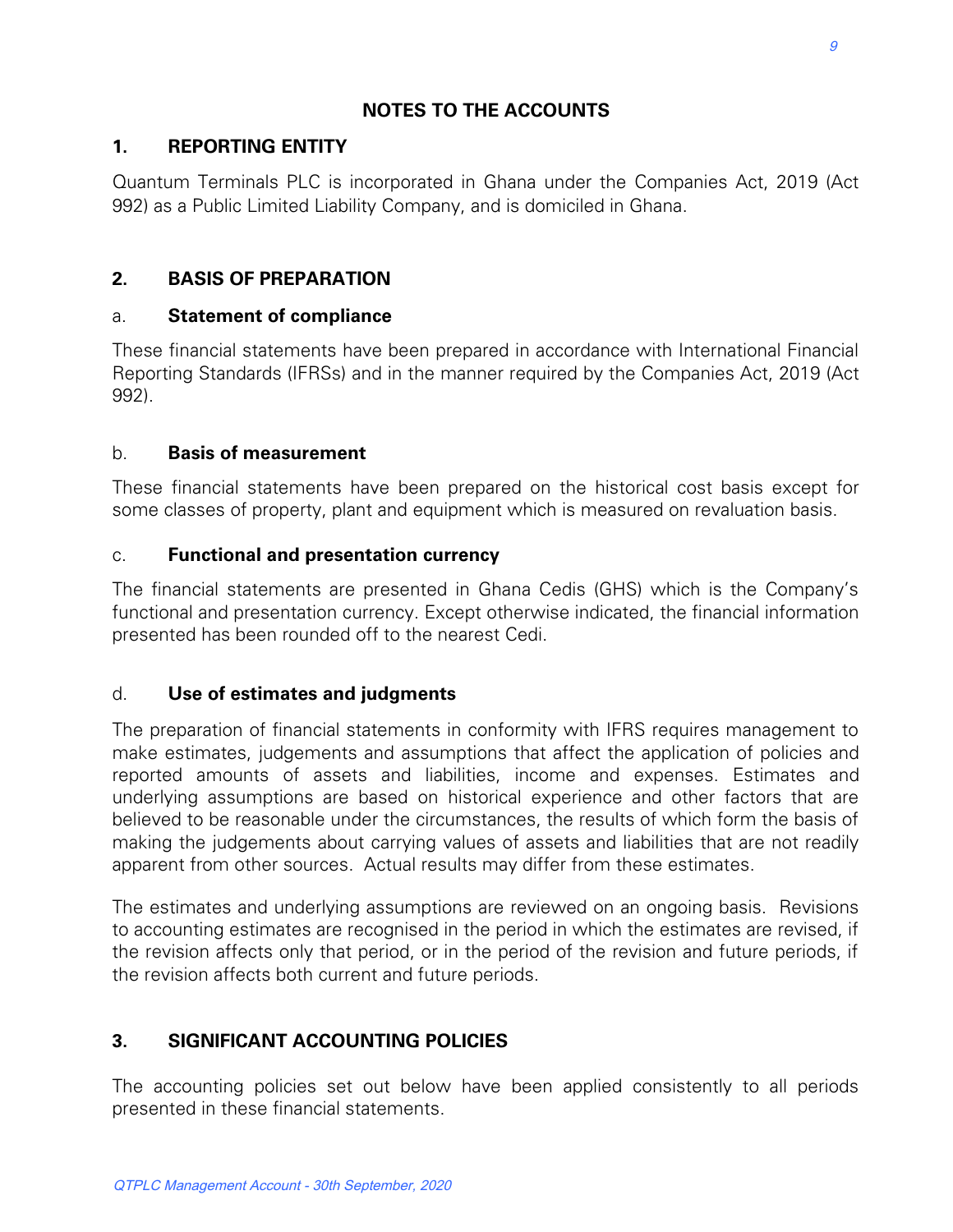#### (a) **Foreign currency transactions**

Transactions in foreign currencies are translated into the functional currency (GHS) of the Company at exchange rates at the dates of the transactions.

 Monetary assets and liabilities denominated in foreign currencies are translated to the functional currency at the exchange rates prevailing on the reporting date. Non-monetary assets and liabilities that are measured at fair value in a foreign currency are translated to the functional currency at the exchange rate when the fair value was determined. Foreign currency differences are generally recognised in profit or loss. Non-monetary items that are measured based on historical cost in a foreign currency are translated using the spot rate at the date of the transaction.

#### (b) **Financial Instruments**

#### (i) **Recognition and initial measurement**

Trade receivables issued are initially recognised when they are originated. All other financial assets and financial liabilities are initially recognised when the Company becomes a party to the contractual provisions of the instrument.

A financial asset (unless it is a trade receivable without a significant financing component) or financial liability is initially measured at fair value plus, for an item not at FVTPL, transaction costs that are directly attributable to its acquisition or issue. A trade receivable without a significant financing component is initially measured at the transaction price.

## (ii) **Classification and subsequent measurement**

#### Financial assets

On initial recognition, a financial asset is classified as measured at: amortised cost; FVOCI – debt investment; FVOCI- equity investment; or FVTPL.

Financial assets are not reclassified subsequent to their initial recognition unless the Company changes its business model for managing financial assets, in which case all affected financial assets are reclassified on the first day of the first reporting period following the change in the business model.

## Financial assets - Business model assessment

The Company makes an assessment of the objective of the business model in which a financial asset is held at a portfolio level because this best reflects the way the business is managed and information is provided to management.

Transfers of financial assets to third parties in transactions that do not qualify for derecognition are not considered sales for this purpose, consistent with the Company's continuing recognition of the assets.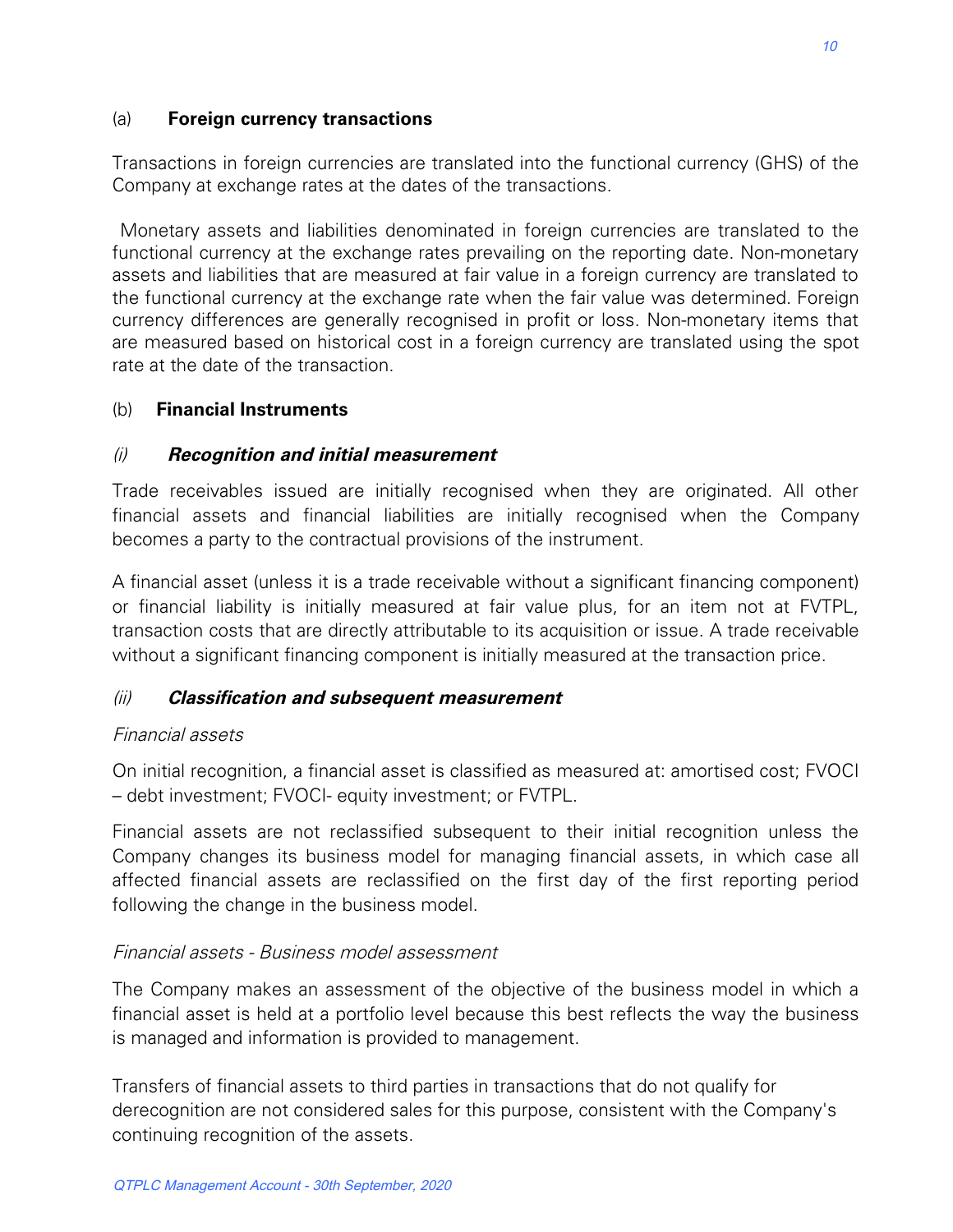# Financial assets -Assessment whether contractual cash flows are solely payments of principal and interest

For the purposes of this assessment. 'principal' is defined as the fair -value of the financial asset on initial recognition. 'Interest' is defined as consideration for the time -value of money and for the credit risk associated with the principal amount outstanding during a particular period of time and for other basic lending risks and costs (e.g. liquidity risk and administrative costs), as well as a profit margin.

## Financial assets – Subsequent measurement and gains and losses

Financial assets at amortized cost – These assets are subsequently measured at amortised cost using the effective interest method. The amortised cost is reduced by impairment losses. Interest income, foreign exchange gains and losses and impairment are recognised in profit or loss. Any gain or loss on derecognition is recognised in profit or loss.

## Financial liabilities - Classification, subsequent measurement and gains and losses

Financial liabilities are classified as measured at amortised cost. The Company's financial liabilities are subsequently measured at amortised cost using the effective interest method. Interest expense and foreign exchange gains and losses are recognised in profit or loss. Any gain or loss on derecognition is also recognised in profit or loss.

#### (iii) **Derecognition**

#### Financial assets

The Company derecognises a financial asset when the contractual rights to the cash flows from the financial asset expire, or it transfers the rights to receive the contractual cash flows in a transaction in which substantially all of the risks and rewards of ownership of the financial assets are transferred or in which the Company neither transfers nor retains substantially all of the risks and rewards of ownership and it does not retain control of the financial asset.

## Financial liabilities

The Company derecognises a financial liability when its contractual obligations are discharged or cancelled, or expire. The Company also derecognises a financial liability when its terms are modified and the cash flows of the modified liability are substantially different, in which case a new financial liability based on the modified terms is recognised at fair value.

On derecognition of a financial liability, the difference between the carrying amount extinguished and the consideration paid (including any non-cash assets transferred or liabilities assumed) is recognised in profit or loss.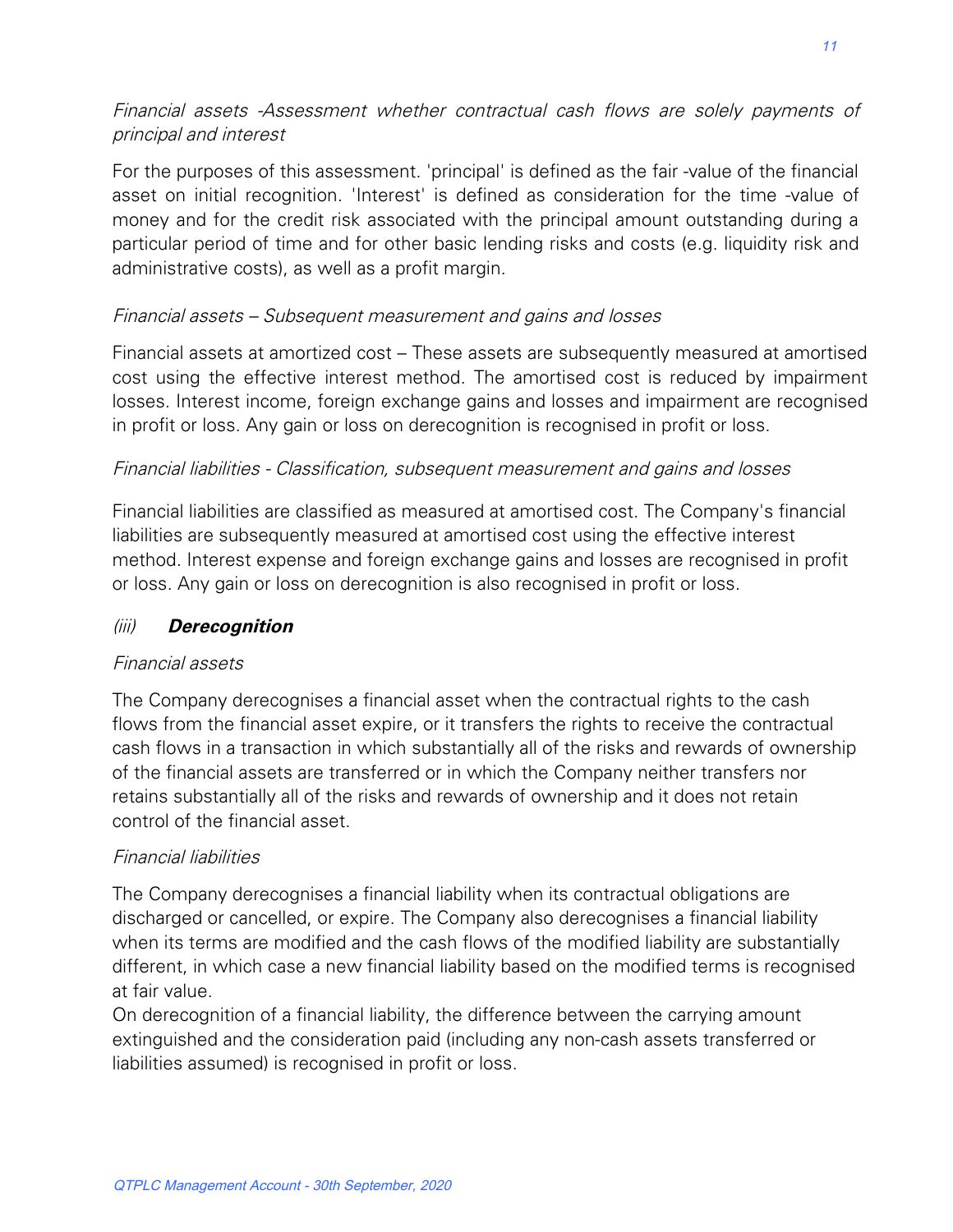## (iv) **Offsetting**

Financial assets and financial liabilities are offset and the net amount presented in the statement of financial position when, and only when the Company currently has a legally enforceable right to set off the amounts and it intends either to settle them on a net basis or to realise the asset and settle the liability simultaneously.

#### (c) **Impairment**

#### (i) **Financial assets**

The Company recognises loss allowances for expected credit losses (ECLs) on financial assets measured at amortised cost.

The Company measures loss allowances at an amount equal to lifetime ECLs, except for amounts due from related parties which are measured at 12-month ECLs.

Loss allowances for trade receivables are always measured at an amount equal to lifetime FCL<sub>S</sub>.

When determining whether the credit risk of a financial asset has increased significantly since initial recognition and when estimating ECLs, the Company considers reasonable and supportable information that is relevant and available without undue cost or effort. This includes both quantitative and qualitative information and analysis, based on the Company's historical experience and informed credit assessment and including forwardlooking information.

The Company assumes that the credit risk on a financial asset has increased significantly if it is more than 30 days past due.

The Company considers a financial asset to be in default when:

- the borrower is unlikely to pay its credit obligations to the Company in full, without recourse by
	- the Company to actions such as realising security (if any is held); or
- the financial asset is more than 90 days past due.

Lifetime ECLs are the ECLs that result from all possible default events over the expected life of a financial instrument.

12-month ECLs are the portion of ECLs that result from default events that are possible within the 12 months after the reporting date (or a shorter period if the expected life of the instrument is less than 12 months).

The maximum period considered when estimating ECLs is the maximum contractual period over which the Company is exposed to credit risk.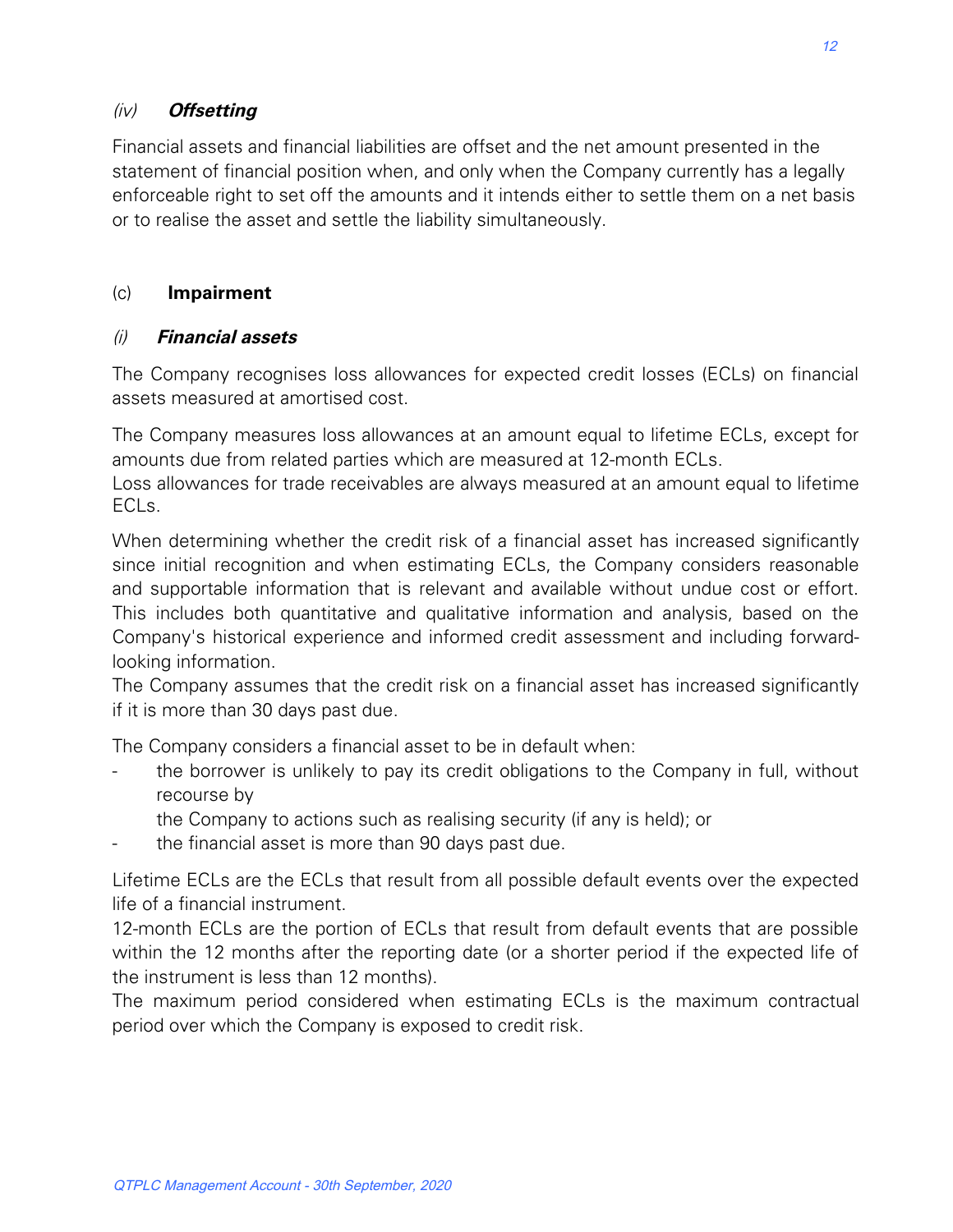## Measurement of ECLs

ECLs are a probability-weighted estimate of credit losses. Credit losses are measured as the present value of all cash shortfalls (i.e. the difference between the cash flows due to the entity in accordance with the contract and the cash flows that the Company expects to receive).

ECLs are discounted at the effective interest rate of the financial asset.

## Credit-impaired financial assets

At each reporting date, the Company assesses whether financial assets carried at amortised cost are credit- impaired. A financial asset is 'credit-impaired' when one or more events that have a detrimental impact on the estimated future cash flows of the financial asset have occurred.

## Presentation of allowance for ECL in the statement of financial position

Loss allowances for financial assets measured at amortised cost are deducted from the gross carrying amount of the assets.

## Write-off

The gross carrying amount of a financial asset is written off when the Company has no reasonable expectations of recovering a financial asset in its entirety or a portion thereof. For customers, the Company individually makes an assessment with respect to the timing and amount of write-off based on whether there is a reasonable expectation of recovery. The Company expects no significant recovery from the amount written off. However, financial assets that are written off could still be subject to enforcement activities in order to comply with the Company's procedures for recovery of amounts due.

## (ii) **Non-financial assets**

At each reporting date, the Company reviews the carrying amounts of its non-financial assets (other than inventories and deferred tax asset) to determine whether there is any indication of impairment. If any such indication exists, then the asset's recoverable amount is estimated.

For impairment testing, assets are grouped together into the smallest group of assets that generates cash inflows from continuing use that are largely independent of the cash inflows of other assets. The recoverable amount of an asset is the greater of its value in use and its fair value less costs to sell.

An impairment loss is recognized if the carrying amount of an asset exceeds its recoverable amount.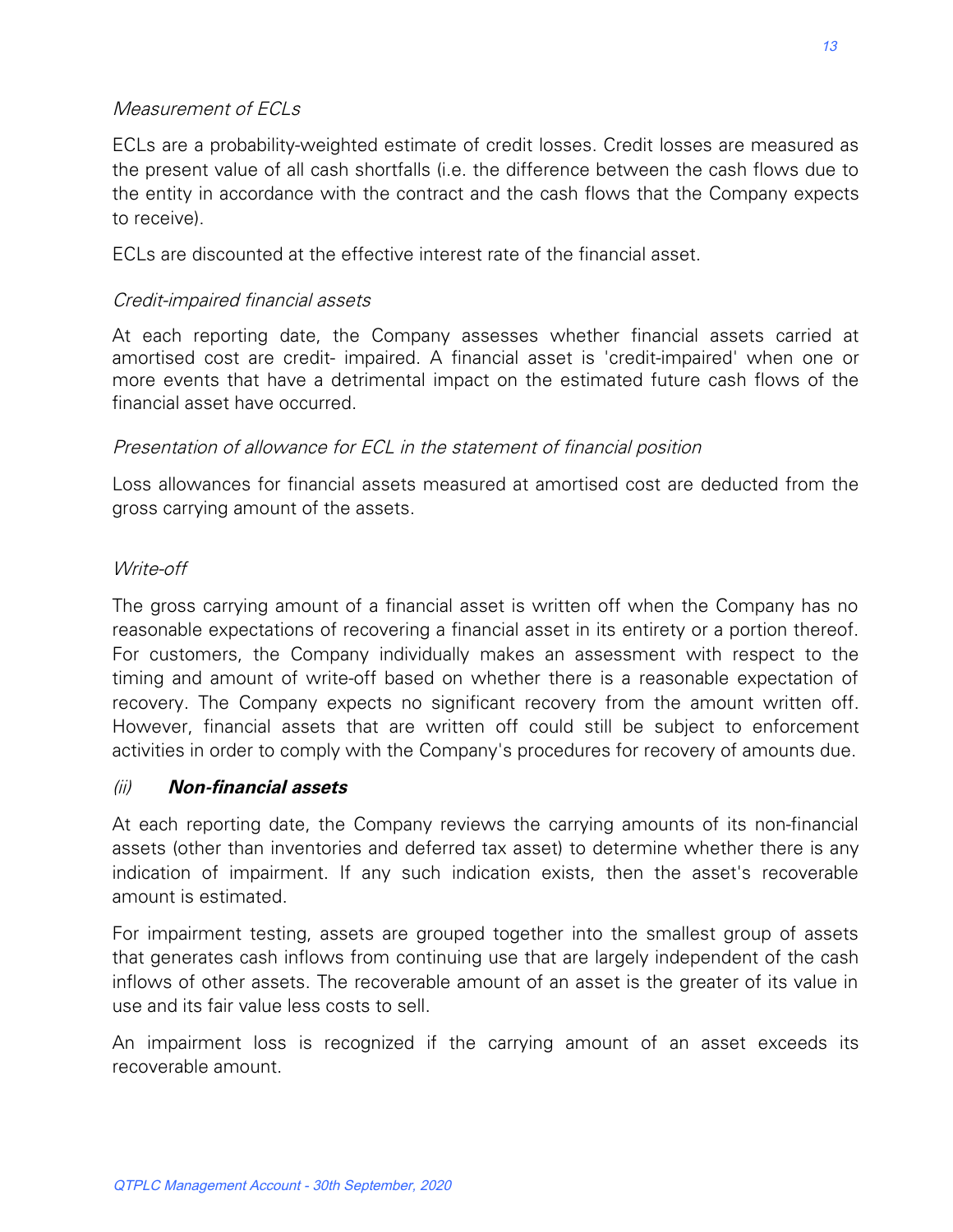Impairment losses are recognized in profit or loss. An impairment loss is reversed only to the extent that the asset's carrying amount does not exceed the carrying amount that would have been determined, net of depreciation or amortization, if no impairment loss had been recognized.

# (d) **Property, Plant and Equipment**

# (i) **Recognition and measurement**

Items of property, plant and equipment are measured at revalued amounts less accumulated depreciation and any accumulated impairment losses.

The cost of self-constructed assets includes the cost of materials and direct labour, capitalised borrowing costs and any other costs directly attributable to bringing the asset into a working condition for its intended use. Purchased software that is integral to the functionality of the related equipment is capitalised as part of that equipment.

When parts of an item of property, plant and equipment have different useful lives they are accounted for as separate items (major components) of property, plant, and equipment.

Any gain or loss on the disposal of an item of property, plant and equipment is recognised in profit or loss as other income.

## (ii) **Subsequent costs**

The cost of replacing part of an item of plant and equipment is recognised in the carrying amount of the item if it is probable that the future economic benefits embodied within the part will flow to the Company and its cost can be measured reliably. The costs of the dayto-day servicing of property, plant and equipment are recognised in profit or loss, as incurred.

# (iii) **Depreciation**

Depreciation is calculated over the depreciable amount, which is the cost of an asset or other amount substituted for cost, less its residual value.

Depreciation is recognised in profit or loss on a straight-line basis over the estimated useful lives of each part of an item of property, plant and equipment. Leased assets are depreciated over the shorter of the lease term and their useful lives of the right of use assets. Owned undeveloped lands are not depreciated.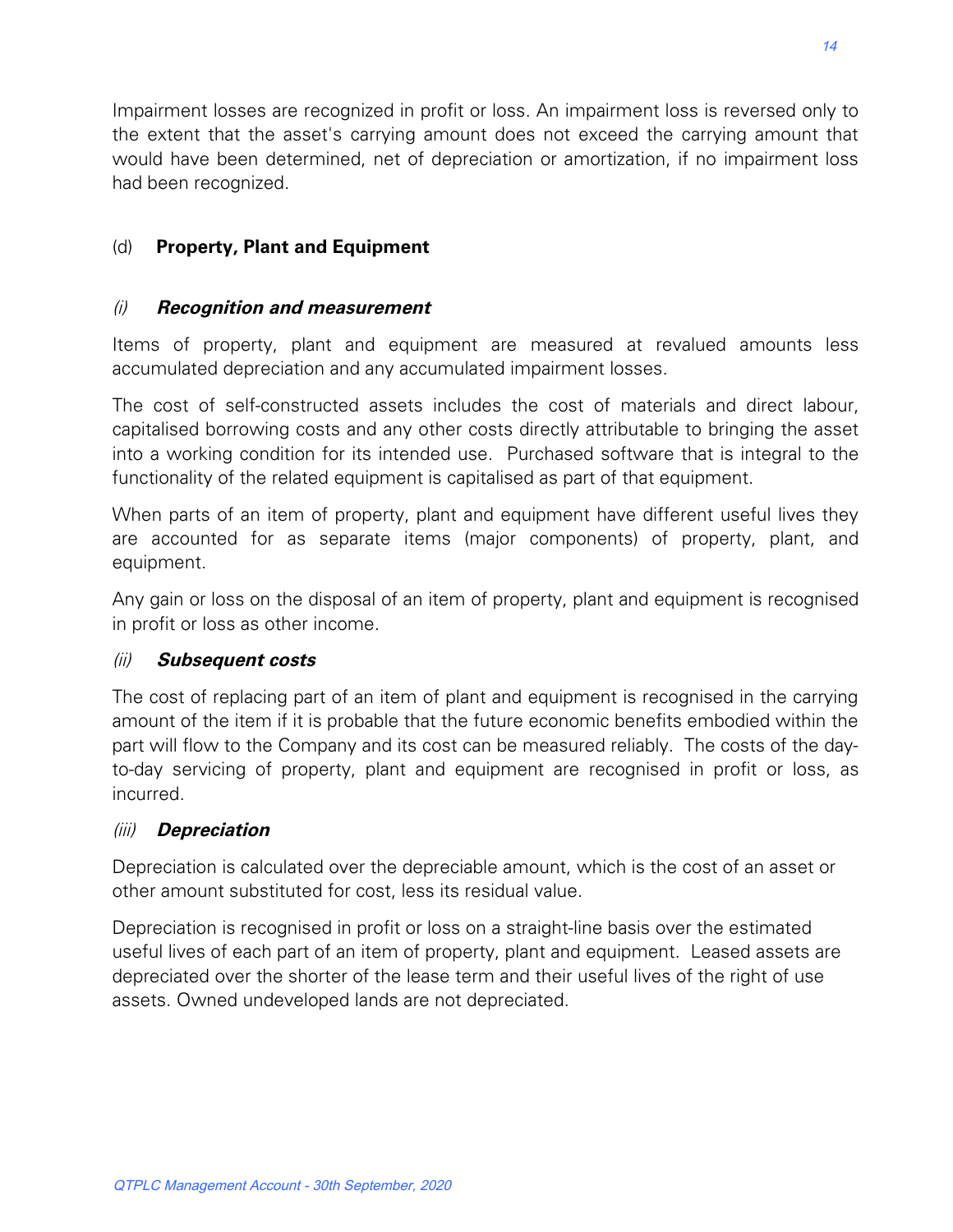The depreciation rates used for each significant class of plant and equipment are as follows:

| <b>Buildings</b> |                               | 50 years   |
|------------------|-------------------------------|------------|
|                  | <b>Right of use Assets</b>    | 2-50 years |
| Motor Vehicle    |                               | 3 years    |
|                  | <b>Furniture and Fittings</b> | 2-5 years  |
|                  | Land under Development (CWIP) | nil        |
| Civil Works      |                               | 50 years   |
|                  | <b>Plant and Machinery</b>    | 2-25 years |

Depreciation methods, useful lives, and residual values are reassessed at each reporting date and adjusted if appropriate.

#### (e) **Leases**

The Company has applied IFRS 16 using the modified retrospective approach and therefore the comparative information has not been restated and continues to be reported under IAS 17 and IFRC 4.

## **Policy applicable**

At inception of a contract, the Company assesses whether a contract is, or contains, a lease. A contract is, or contains, a lease if the contract conveys the right to control the use of an identified asset for a period of time in exchange for consideration. To assess whether a contract conveys the right to control the use of an identified asset, the Company assesses whether:

- the contract involves the use of identified asset- this may be specified explicitly or implicitly, and should be physically distinct or represent substantially all the capacity of a physically distinct asset. If the supplier has a substantive substitution right, then the asset is not identified;
- the Company has the right to obtain substantially all the economic benefits from the use of the asset throughout the period of use; and
- the Company has the right to direct the use of the asset. The company has the right when it has the decision-making rights that are most relevant to changing how and for what purpose the asset is used. In rare cases where the decision about how and for what purpose the asset is used is predetermined, the Company has the right to direct the use of the asset if either:
	- o the Company the right to operate the asset; or
	- o the Company designed the asset in a way that predetermines how and for what purpose it will be used.

o

This policy is applied to contracts entered into or changed, on or after 1 January 2019.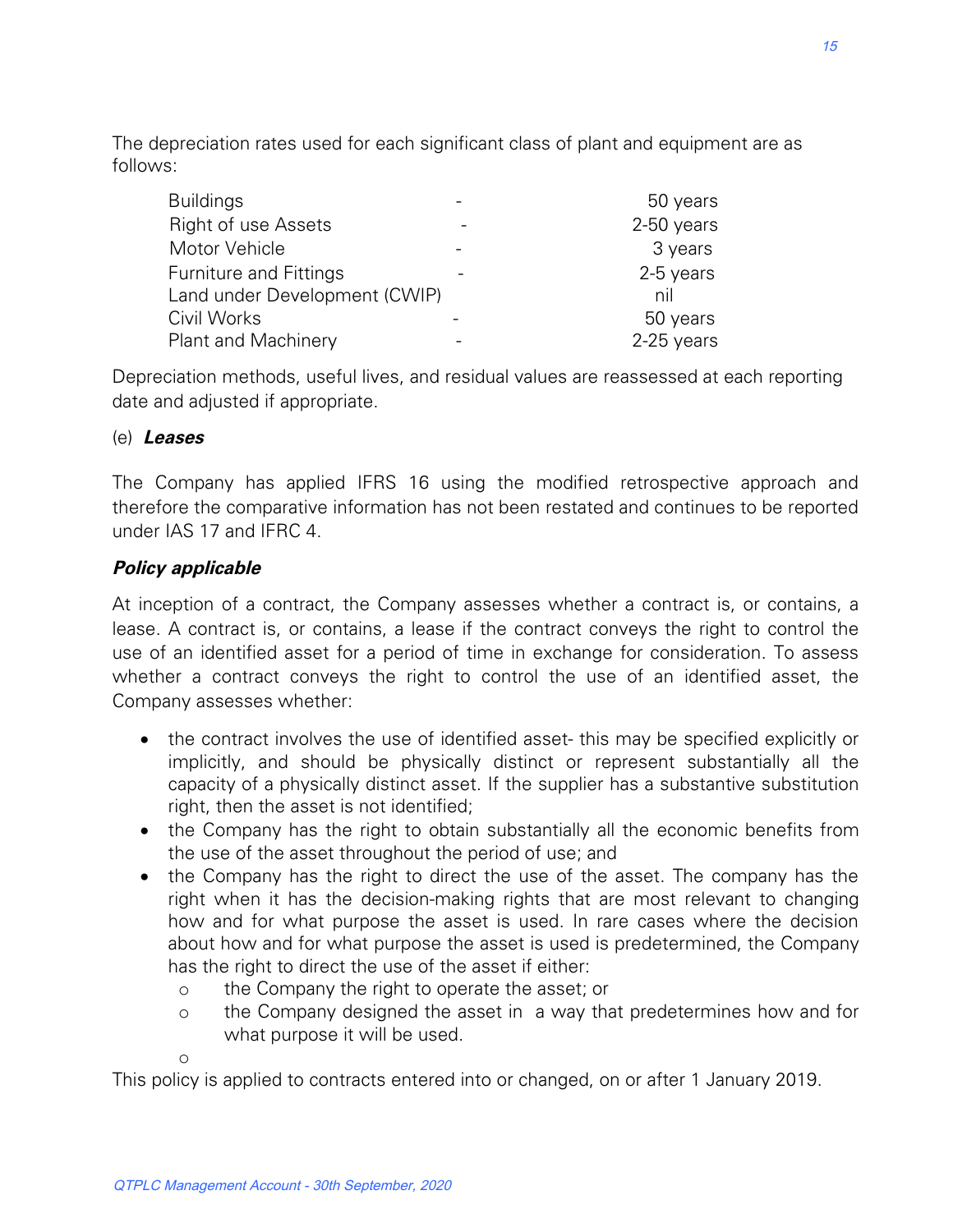#### The Company as a Lessee

At commencement or on modification of a contract that contains a lease component, the Company allocates the consideration in the contract to each lease component on the basis of their relative stand-alone prices.

The Company recognises a right-of-use asset and a lease liability at the commencement date. The right-of-use asset is initially measured at cost, which comprises the initial amount of the lease liability adjusted for any lease payments made at or before commencement date, plus any initial direct costs attributable to the lease contract and an estimate of costs to dismantle and remove the underlying asset or to restore the underlying asset or the site on which it is located, less any lease incentives received.

The right-of-use asset is subsequently depreciated using the straight-line method from the commencement date to the end of the lease term. In addition, the right-of-use asset is periodically reduced by impairment losses, if any, and adjusted for certain remeasurements of the lease liability.

The lease liability is initially measured at the present value of the lease payments that are not paid at the commencement date, discounted using the interest rate implicit in the lease or, if that rate

cannot be readily determined, the Company's incremental borrowing rate. Generally, the Company uses its incremental borrowing rate as the discount rate.

The Company determines its incremental borrowing rate by obtaining interest rates from various external financing sources and makes certain adjustments to reflect the terms of the lease and type of the asset leased.

Lease payments included in the measurement of the lease liability comprise of:

- Fixed repayment, including in-substance fixed payments
- The effects of prepayments or rent-free periods
- Contractually-stipulated increases in rent payments
- Lease payments in an optional renewal period if the Company is reasonably certain to exercise an exercise option.

The lease liability is measured at amortised cost using the effective interest method. A remeasurement of the lease liability and right-of-use asset is required under the following circumstances:

- (a) A change in future lease payment amount due to a market rent review;
- (b) A change in fixed future lease payment amount due to rent being linked to an inflation index;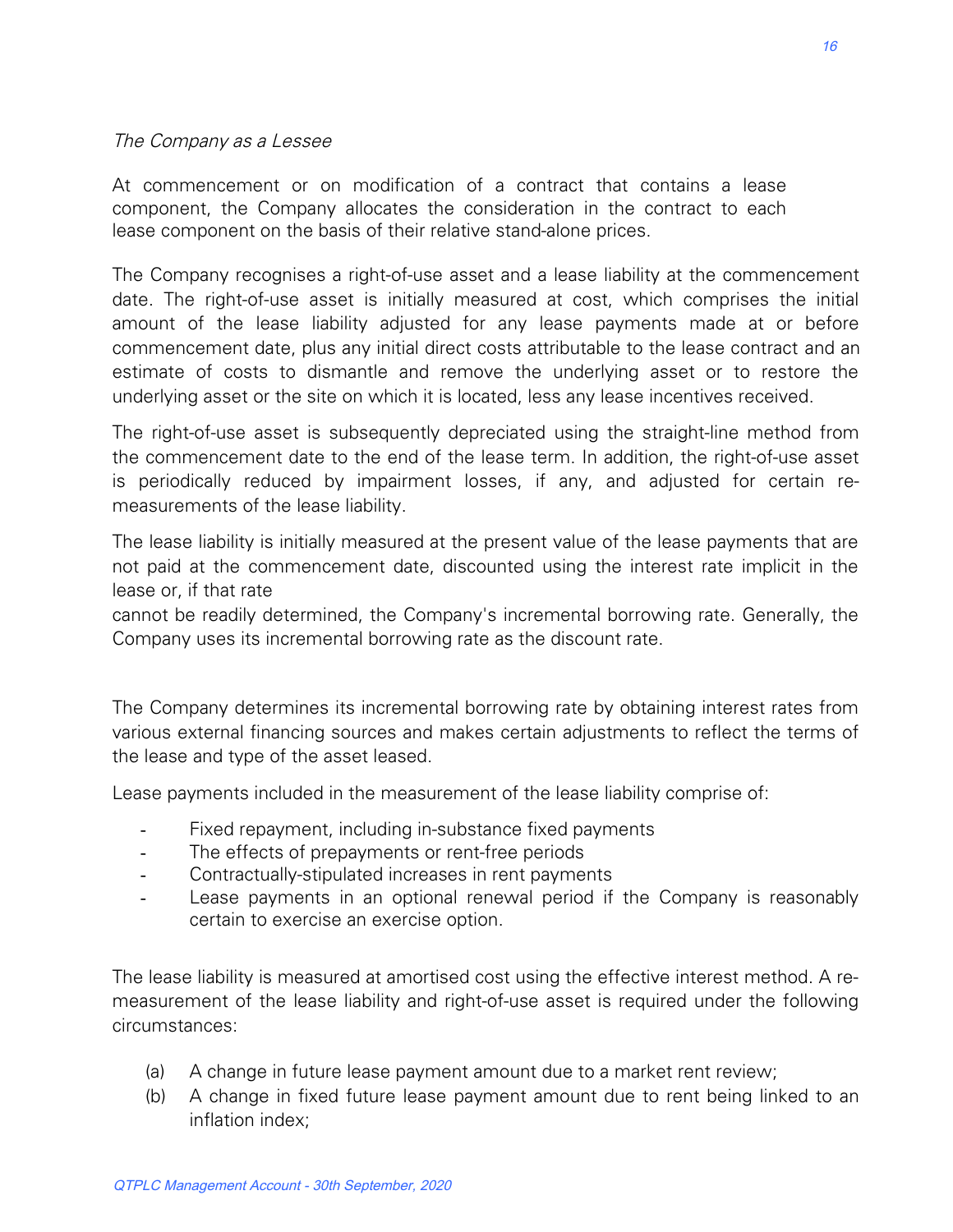(c) A change in expected lease term (e.g. no longer expect to exercise extension option or now expect to exercise an early termination option).

When the lease liability is re-measured in this way, a corresponding adjustment is made to the current amount of the right-of-use asset or is recorded in profit or loss if the carrying amount of the right-of-use asset has been reduced to zero.

The Company presents right-of-use asset in property and equipment and lease liabilities in trade and other liabilities in the statement of financial position.

#### Short term leases and leases of low-value assets

The Company has elected not to recognise right-of-use assets and lease liabilities for leases of low-value assets and short-term leases of property that have a lease term of 12 months or less. The Company recognises the lease payments associated with these leases as an expense on a straight-line basis over the lease term.

The leases entered into by the Company are primarily operating leases. The total payments made under operating leases are charged to the profit or loss on a straight-line basis over the period of the lease.

When an operating lease is terminated before the lease period has expired, any payment required to be made to the lessor by way of penalty is recognised as an expense in the period in which termination takes place.

Where the Company is a lessee under finance leases, the leased assets are capitalized and included in property and equipment with a corresponding liability to the lessor recognised in other liabilities.

Financing charges payable are recognised over the period of the lease based on the interest rate implicit in the lease to give a constant periodic rate of return

#### (f) **Revenue**

Revenue is measured at the fair value of the consideration received or receivable, net of sales taxes, returns, discounts, and other similar deductions.

The Company is involved in the storage of LPG. The Company recognizes revenue upon receipt of LPG into its storage tanks.

The transfer of risks and rewards occurs when the product is loaded onto to the customer's relevant carrier.

#### (g) **Income tax**

Income tax expense comprises current and deferred tax. It is recognised in profit or loss except to the extent that it relates to a business combination, or items recognised directly in equity or in other comprehensive income.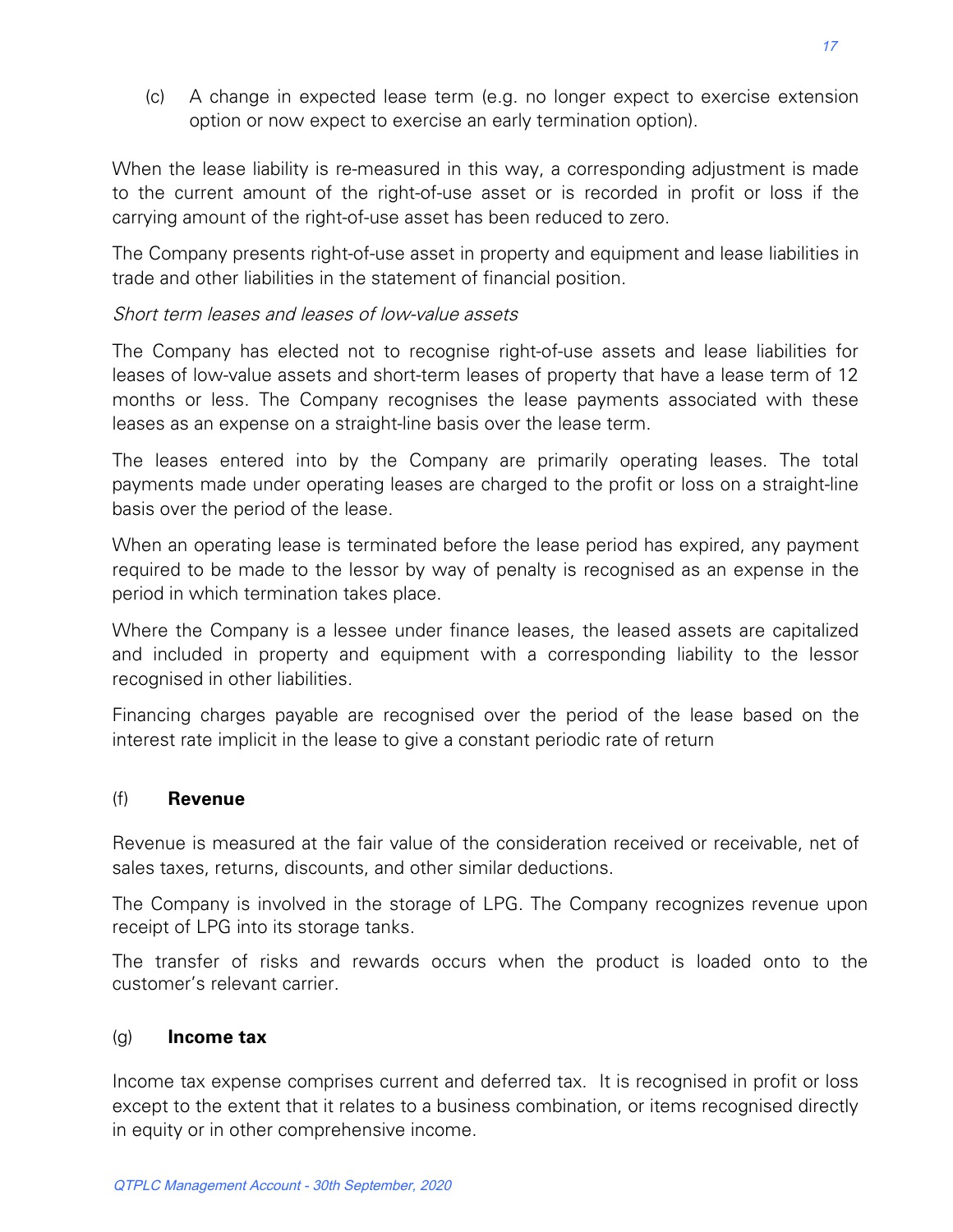## (h) **Current tax**

Current tax is the expected tax payable or receivable on the taxable income or loss for the year, using tax rates enacted or substantively enacted at the reporting date, and any adjustment to tax payable in respect of previous years.

## (ii) **Deferred tax**

Deferred tax is recognised in respect of temporary differences between the carrying amounts of assets and liabilities for financial reporting purposes and the amounts used for taxation purposes. Deferred tax is not recognised for temporary differences on the initial recognition of assets or liabilities in a transaction that is not a business combination and that affects either accounting nor taxable profit or loss.

The measurement of deferred tax reflects the tax consequences that would follow the manner in which the Company expects, at the end of the reporting period, to recover or settle the carrying amount of its assets and liabilities

Deferred tax is measured at the tax rates that are expected to be applied to temporary differences when they reverse, using tax rates enacted or substantively enacted at the reporting date. Deferred tax assets and liabilities are offset if there is a legally enforceable right to offset current tax liabilities and assets, and they relate to taxes levied by the same tax authority.

A deferred tax asset is recognized for unused tax losses, tax credits and deductible temporary differences, to the extent that it is probable that future taxable profits will be available against which they can be utilized. Deferred tax assets are reviewed at each reporting date and are reduced to the extent that it is no longer probable that the related tax benefit will be realized.

## (i) **Determination of Fair Values**

Some of the Company's accounting policies and disclosures require the determination of fair value, for both financial and non-financial assets and liabilities. The Company regularly reviews significant unobservable inputs and valuation adjustments. When measuring the fair value of an asset or liability, the Company uses market observable data as far as possible. Fair values are categorized into different levels in fair value hierarchy based on the inputs used in the valuation techniques as follows:

- Level 1: quoted prices (unadjusted) in active markets for identical assets or liabilities.
- Level 2: inputs other than quoted prices included in Level 1 that are observable for the asset or liability, either directly (i.e. as prices) or indirectly (i.e. derived from prices).
- Level 3: inputs for the asset and liability that are not based on observable market data (unobservable inputs).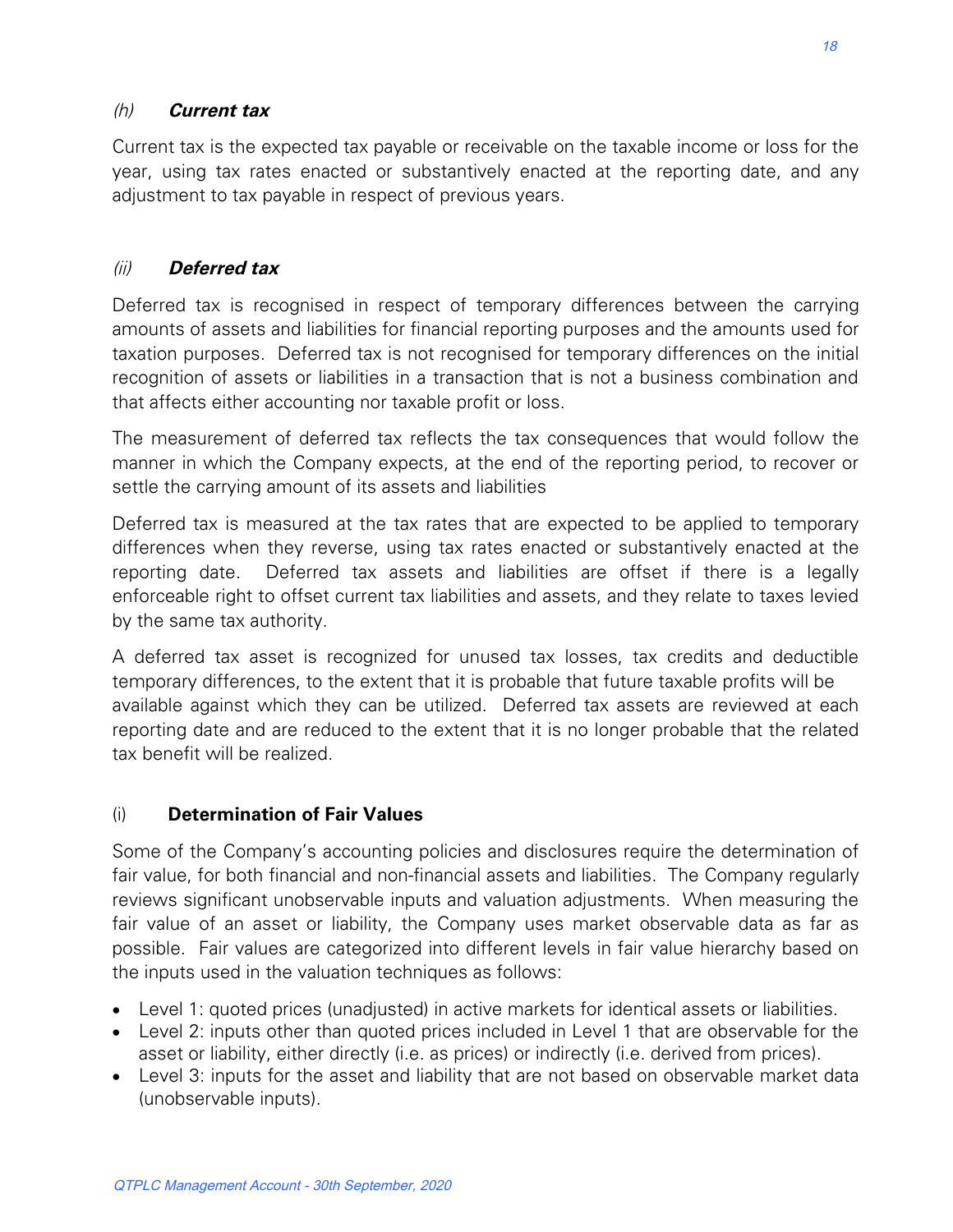- If inputs used to measure the fair value of an asset or a liability might be categorized in different levels of the fair value hierarchy, then the fair value measurement is categorized in its entirety in the same level of the fair value hierarchy as the lowest level input that is significant to the entire measurement.
- The Company recognized transfers between levels of the fair value hierarchy at the end of the reporting period during which the change has occurred.
- Further information about the assumptions made in determining fair values is included in note 24 financial instrument – fair value and risk management.

## **4. EARNINGS / (LOSS) PER SHARE (BASIC AND DILUTED)**

| Earnings/ (Loss) per share | 0.036          | (0.077)        |
|----------------------------|----------------|----------------|
| Number of shares           | 70,000,000     | 70,000,000     |
| Profit/Loss after tax      | 2,514,532      | (5,420,338)    |
|                            | <b>GHS</b>     | <b>GHS</b>     |
|                            | September 2020 | September 2019 |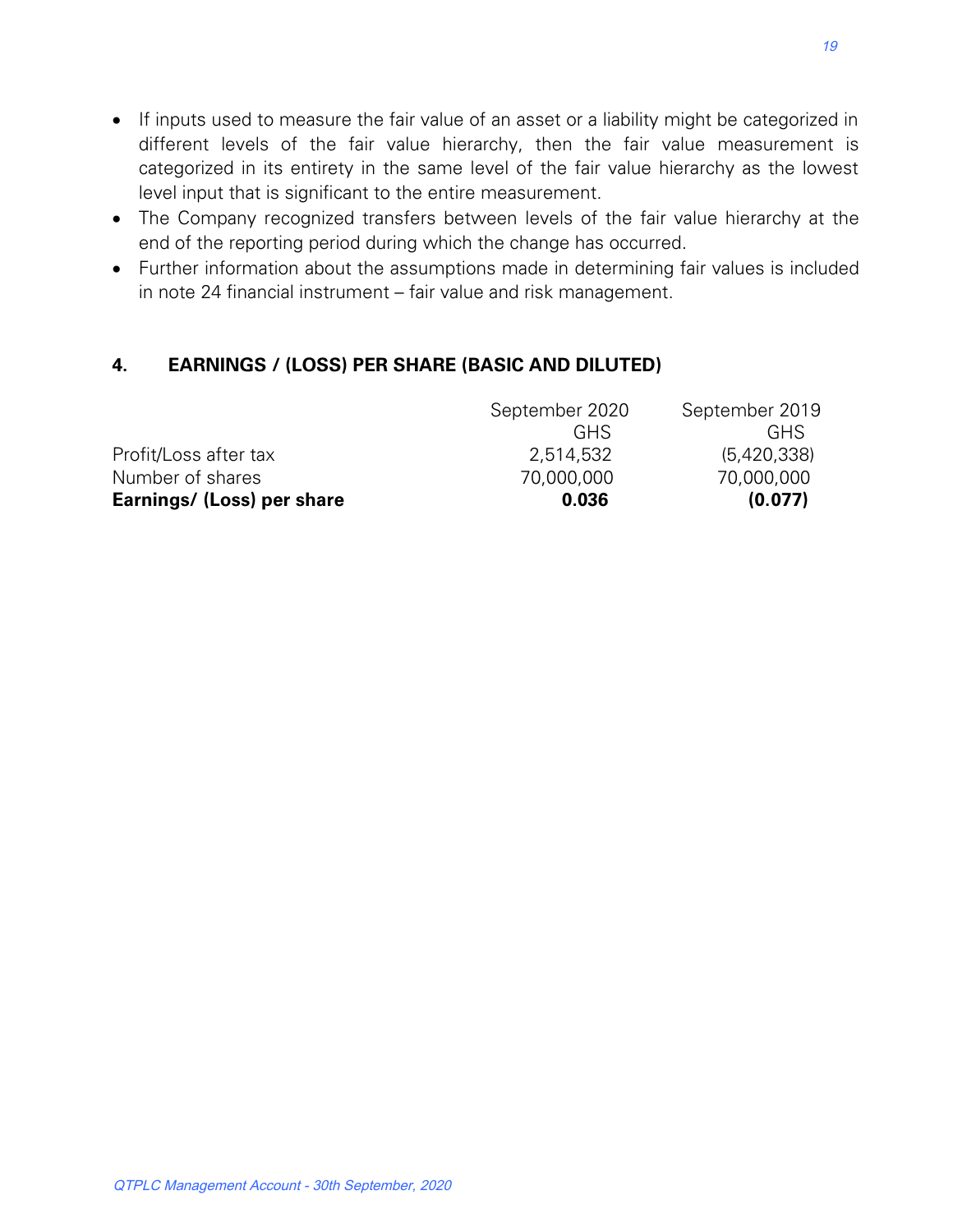# **QUANTUM TERMINALS PLC STATEMENT OF FINANCIAL POSITION As At September 30, 2020**

|         | <b>SCHEDULE</b>                              | <b>Sep-2020</b><br><b>GHS</b> | Sep-2019<br><b>GHS</b>  |
|---------|----------------------------------------------|-------------------------------|-------------------------|
| 5       | <b>Property, Plant and Equipment</b>         |                               |                         |
|         | <b>Civil Works</b>                           | 45,287,235                    | 45,287,235              |
|         | Depn-Civil Works                             | (1,883,556)                   | (900, 831)              |
|         | Depn-Land and Buiding                        | (527, 136)                    | (317, 054)              |
|         | Depn-Motor Vehicles                          | (752, 997)                    | (650, 453)              |
|         | Depn-Office Equipment                        | (952, 049)                    | (452, 161)              |
|         | Depn-Plant and Machinery                     | (16,015,028)                  | (8, 258, 323)           |
|         | Depn-Right of Use Assets                     | (271, 496)                    | 0                       |
|         | Land and Buildings                           | 12,701,760                    | 15,939,190              |
|         | Motor Vehicles                               | 997,533                       | 852,565                 |
|         | <b>Office Equipment</b>                      | 1,037,878                     | 1,006,299               |
|         | <b>Plant and Machinery</b>                   | 62,706,000                    | 63,237,116              |
|         | <b>Right of Use Assets</b>                   | 3,469,623                     | 0                       |
|         |                                              | 105,797,768                   | 115,743,581             |
| 6       | <b>Work-In-Progress</b>                      |                               |                         |
|         | <b>Assets Work-in-Progress</b>               | 4,649,402                     | 1,517,567               |
|         |                                              | 4,649,402                     | 1,517,567               |
| 9       | Inventory                                    |                               |                         |
|         | <b>Fuel Stock</b>                            | 210                           | 49,302                  |
|         | <b>LPG</b>                                   | 0                             | 0                       |
|         |                                              | $\overline{210}$              | 49,302                  |
| 10      | <b>Trade Receivables</b>                     |                               |                         |
|         | Provision for Impairment Loss on Receivables | (21, 504)                     | (35, 243)               |
|         | Throughput & Dev't Support Receivable        | 3,480,507                     | 2,952,335               |
|         |                                              | 3,459,004                     | 2,917,092               |
| 11      | <b>Other Receivables</b>                     |                               |                         |
|         | <b>Account Receivables</b>                   | 30,860                        | 149,250                 |
|         | <b>Service Receivables</b>                   | 74,183                        | 71,553                  |
|         | <b>Staff Receivales</b>                      | 23,200                        | 41,200                  |
|         | <b>Tax Asset</b>                             | 780,937                       | 727,526                 |
|         |                                              | 909,180                       | 989,529                 |
| $12 \,$ | <b>Amount Due from Related Party</b>         |                               |                         |
|         | <b>Current Intercompany Receivables</b>      | 161,628                       | 0                       |
|         |                                              | 161,628                       | $\overline{\mathbf{0}}$ |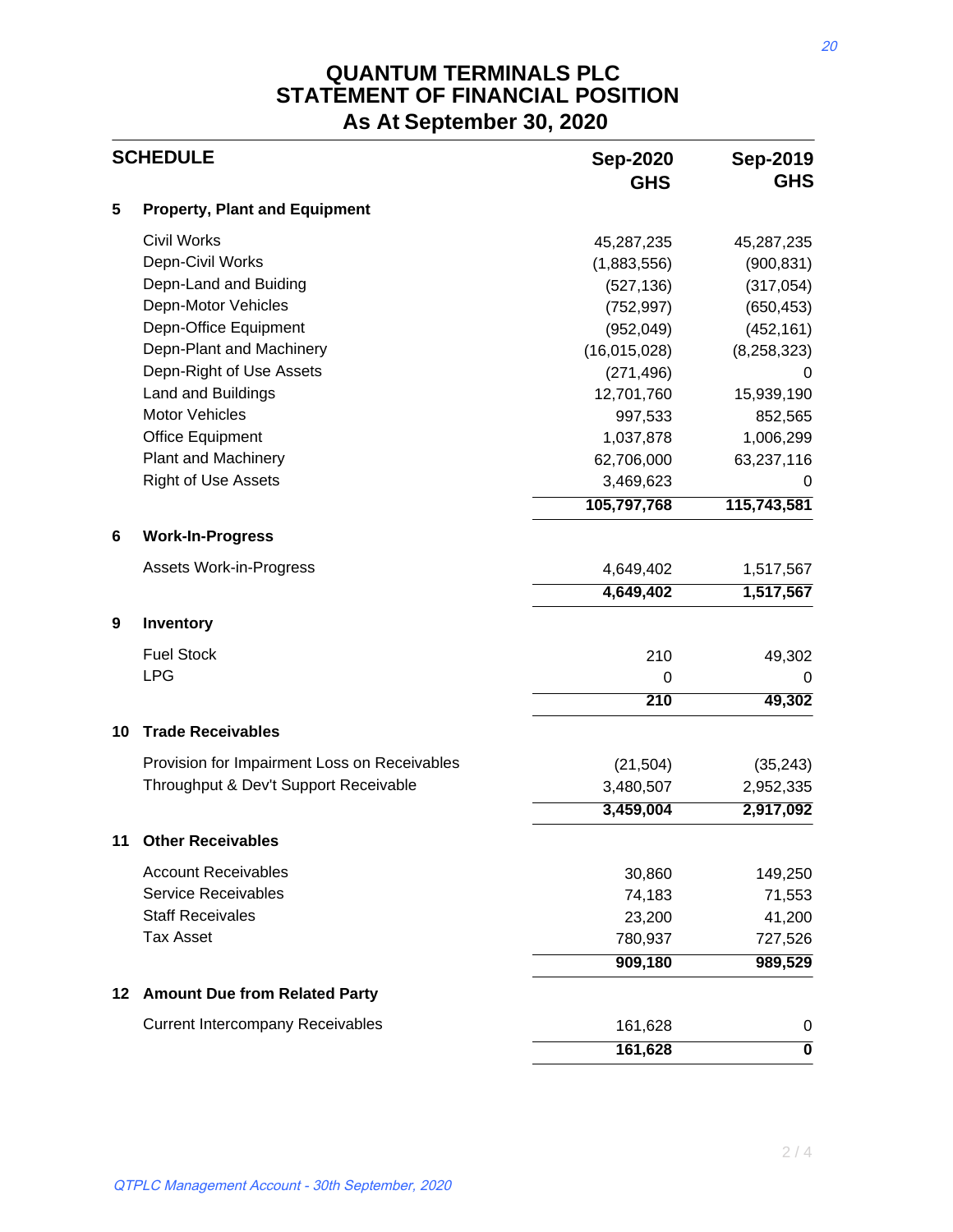# **QUANTUM TERMINALS PLC STATEMENT OF FINANCIAL POSITION As At September 30, 2020**

|    | General prepayments                                            | (0)           |               |
|----|----------------------------------------------------------------|---------------|---------------|
|    | Insurance Prepaid                                              | 111,391       | (0)<br>38,695 |
|    | License Prepaid                                                | 58,064        | 55,802        |
|    | <b>Rent Prepaid</b>                                            | 69,950        | 80,852        |
|    |                                                                | 239,405       | 175,349       |
| 14 | <b>Other Assets(DSRA)</b>                                      |               |               |
|    | <b>GHS Debt Service Reserve Account- Bond</b>                  | 3,372,242     | 2,925,027     |
|    | US\$ Debt Service Reserve Account- EAIF                        | 6,022,575     | 5,614,286     |
|    |                                                                | 9,394,816     | 8,539,313     |
| 15 | <b>Cash and Bank</b>                                           |               |               |
|    |                                                                |               |               |
|    | <b>Bank and Cash Accounts</b><br><b>Un-utilized Bond Funds</b> | 1,258,086     | 718,247       |
|    |                                                                | 5,478,039     | 14,969,097    |
|    |                                                                | 6,736,125     | 15,687,345    |
| 16 | <b>Project, Trade And Other Liabilities</b>                    |               |               |
|    | <b>Accounts Payables</b>                                       | 4,105,833     | 3,794,486     |
|    | Loan Interest Payable                                          | 510,663       | 644,974       |
|    | <b>Product Payables</b>                                        | 0             | 0             |
|    | <b>Project Payables</b>                                        | 275,613       | 317,779       |
|    | <b>Statutory Payables</b>                                      | 4,577,490     | 4,008,222     |
|    |                                                                | 9,469,600     | 8,765,460     |
| 17 | <b>Short-Term Loans</b>                                        |               |               |
|    | <b>Short-Term Institutional Credits</b>                        | (0)           | 2,759,402     |
|    |                                                                | (0)           | 2,759,402     |
| 18 | <b>Amount Due to Related Party</b>                             |               |               |
|    | <b>Current Intercompany Payable</b>                            | 208,551       | 565,288       |
|    |                                                                | 208,551       | 565,288       |
|    | 19 Long-Term Debt                                              |               |               |
|    | <b>EAIF Loan Facility</b>                                      | 47,546,667    | 50,233,111    |
|    | <b>EAIF Transaction Cost Unamortized</b>                       | (4, 108, 514) | (3,973,299)   |
|    | <b>GFIM 10-Year Bond</b>                                       | 40,000,000    | 45,000,000    |
|    | <b>GFIM Transaction Cost Unamortized</b>                       | (2,435,698)   | (2,842,460)   |
|    |                                                                | 81,002,455    | 88,417,352    |
| 20 | <b>Deferred Liabilities</b>                                    |               |               |
|    | <b>Deferred Tax Liability</b>                                  | 21,839,532    | 25,023,500    |
|    |                                                                | 21,839,532    | 25,023,500    |

**13 Prepayments**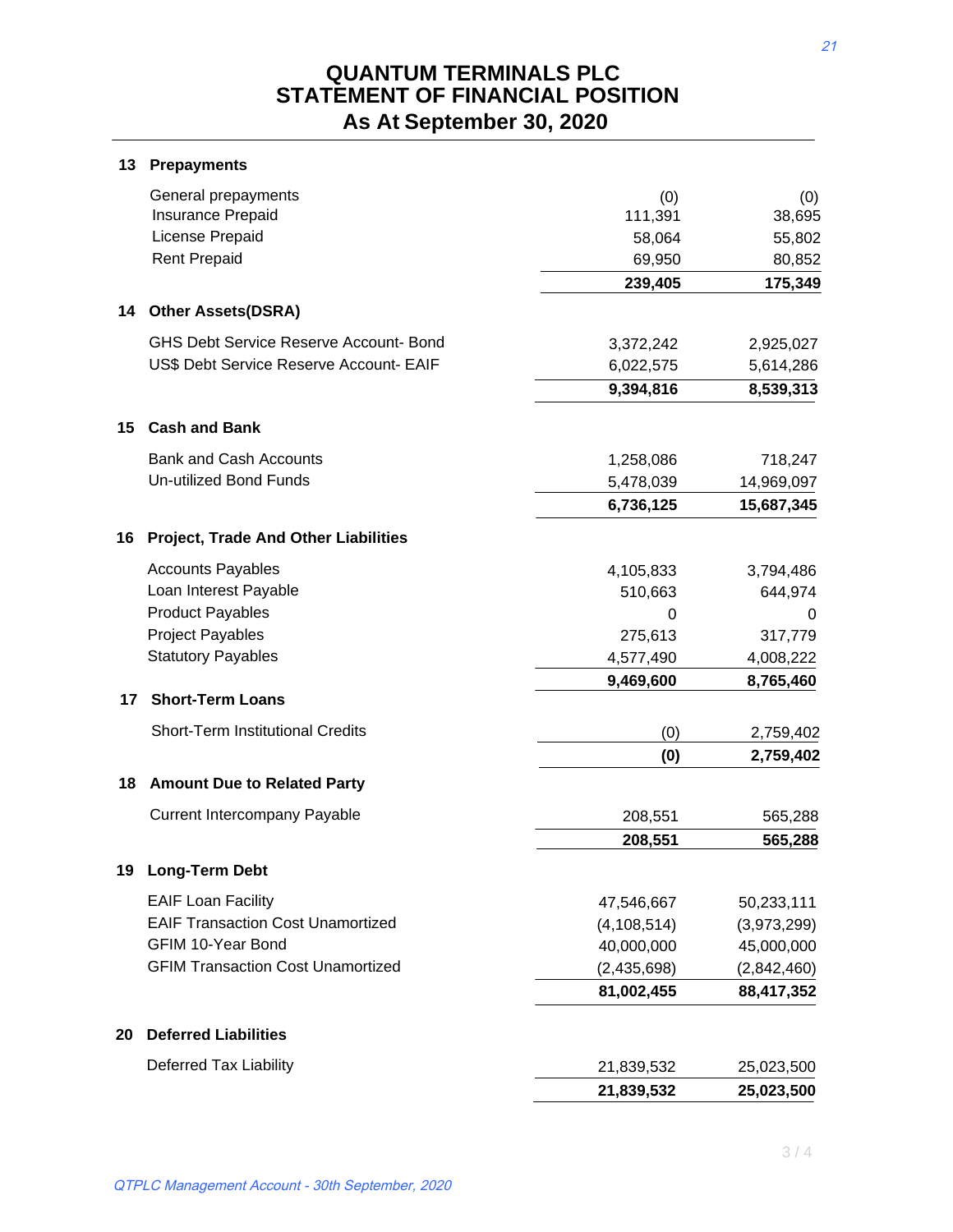#### **21 Related Party Receivable - Non Current**

|                                                                      | 971,434    | (0)           |
|----------------------------------------------------------------------|------------|---------------|
| The Quantum Terminals Group Ltd                                      | 971.434    | (0)           |
| 22 Related Party Payable                                             |            |               |
|                                                                      | 60,071,473 | 52,182,365    |
| The Quantum Terminals Group Ltd                                      | 34,426,051 | 31,323,721    |
| Quantum Gas HoldCo Ltd                                               | 26,100,933 | 22,115,995    |
| Provision for Impairment Loss on Inter-company<br><b>Receivables</b> | (455, 511) | (1, 257, 351) |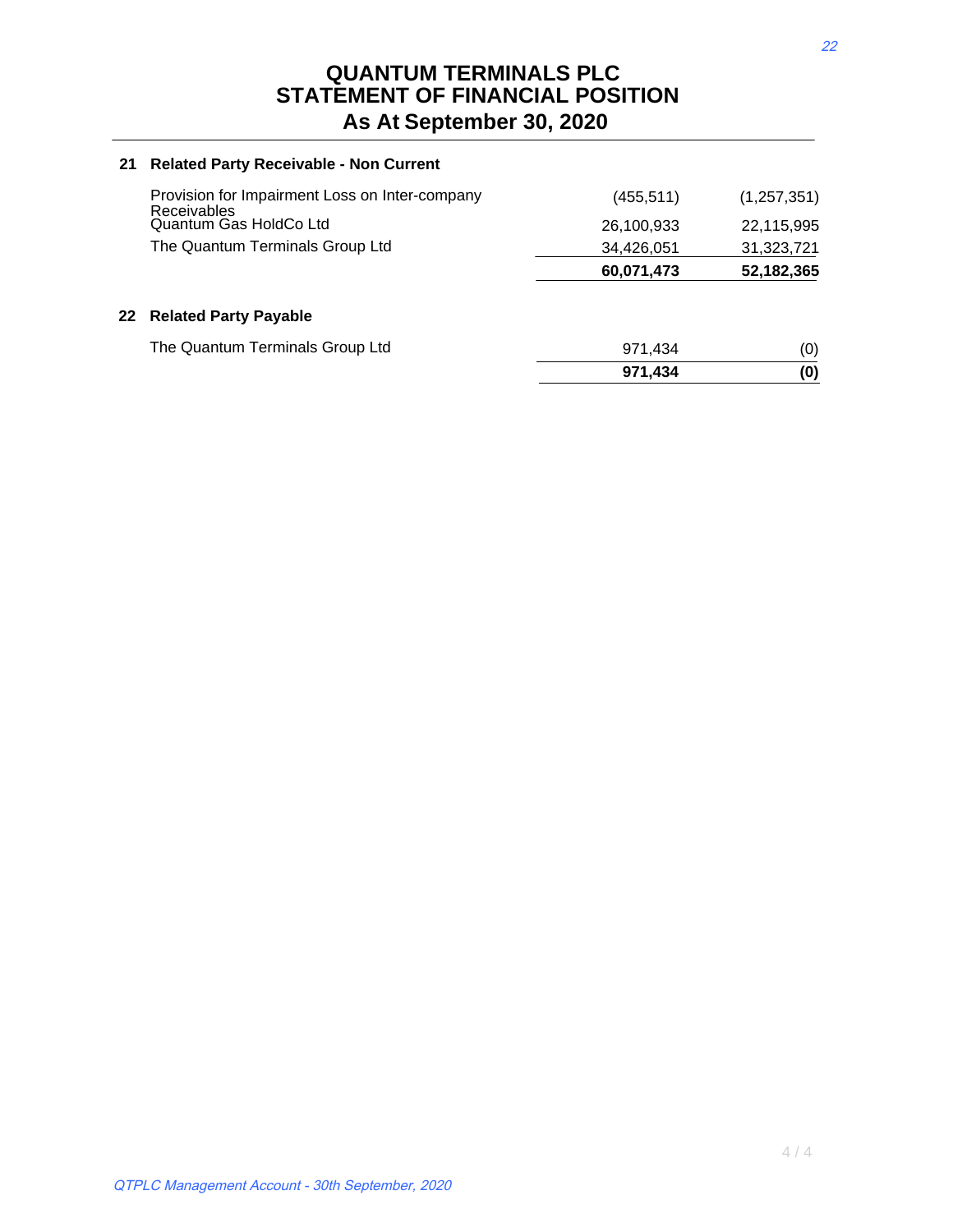## **QUANTUM TERMINALS PLC STATEMENT OF COMPREHENSIVE INCOME FROM 01/01/2020 TO 30/09/2020**

| <b>SCHEDULE</b><br>24<br><b>Revenue</b><br><b>Development Support</b><br><b>Throughput Fees</b><br><b>Direct Operational Cost</b><br>25<br>Direct Meals & canteen<br><b>Direct Utilities</b><br><b>Direct Wages and Salaries</b> |                                               | 2020<br><b>GHS</b> | 2019<br><b>GHS</b> |
|----------------------------------------------------------------------------------------------------------------------------------------------------------------------------------------------------------------------------------|-----------------------------------------------|--------------------|--------------------|
|                                                                                                                                                                                                                                  |                                               |                    |                    |
|                                                                                                                                                                                                                                  |                                               | 17,404,623         | 14,132,608         |
|                                                                                                                                                                                                                                  |                                               | 3,663,683          | 2,768,893          |
|                                                                                                                                                                                                                                  |                                               | 21,068,306         | 16,901,500         |
|                                                                                                                                                                                                                                  |                                               |                    |                    |
|                                                                                                                                                                                                                                  |                                               | 165,565            | 271,963            |
|                                                                                                                                                                                                                                  |                                               | 126,191            | 174,077            |
|                                                                                                                                                                                                                                  |                                               | 949,902            | 1,087,680          |
|                                                                                                                                                                                                                                  |                                               | 1,241,659          | 1,533,720          |
| 26                                                                                                                                                                                                                               | <b>Depreciation of Plant &amp; Machinery</b>  |                    |                    |
|                                                                                                                                                                                                                                  | Depreciation of Plant & Machinery             | 5,844,627          | 6,431,029          |
|                                                                                                                                                                                                                                  |                                               |                    |                    |
|                                                                                                                                                                                                                                  |                                               | 5,844,627          | 6,431,029          |
| 27                                                                                                                                                                                                                               | <b>Other Income</b>                           |                    |                    |
|                                                                                                                                                                                                                                  | Foreign Exchange Gain                         | 1,288,657          | 1,934,936          |
|                                                                                                                                                                                                                                  | Gain on Disposals                             | 154,823            | O                  |
|                                                                                                                                                                                                                                  | <b>Grant Income</b>                           | 289,458            | 0                  |
|                                                                                                                                                                                                                                  | Interest Income                               | 579,864            | 608,314            |
|                                                                                                                                                                                                                                  | Other Income                                  | 25,000             | 0                  |
|                                                                                                                                                                                                                                  | <b>Residual Gas</b>                           | 578,139            | 540,935            |
|                                                                                                                                                                                                                                  |                                               | 2,915,942          | 3,084,184          |
| 28                                                                                                                                                                                                                               | <b>General &amp; Administrative Expenses</b>  |                    |                    |
|                                                                                                                                                                                                                                  | Advertising and Promotion                     | 13,897             | 0                  |
|                                                                                                                                                                                                                                  | <b>Audit Fees</b>                             | 11,990             | 0                  |
|                                                                                                                                                                                                                                  | <b>Basic Salaries</b>                         | 738,735            | 550,752            |
|                                                                                                                                                                                                                                  | <b>Business Dev't &amp; Donations Expense</b> | 38,000             | 6,000              |
|                                                                                                                                                                                                                                  | <b>Communication Services</b>                 | 21,804             | 21,220             |
|                                                                                                                                                                                                                                  | <b>Consultancy Services</b>                   | 481,932            | 445,774            |
|                                                                                                                                                                                                                                  | <b>Corporate Social Responsibility (CRS)</b>  | 239,768            | 96,987             |
|                                                                                                                                                                                                                                  | Foreign Exchange Loss                         | 1,219,253          | 601,803            |
|                                                                                                                                                                                                                                  | <b>Fuel Expense</b>                           | 56,061             | 120,934            |
|                                                                                                                                                                                                                                  | <b>General Office Expenses</b>                | 200,318            | 210,744            |
|                                                                                                                                                                                                                                  | <b>Group Cost Recovery Expense</b>            | 1,401,921          | 1,401,921          |
|                                                                                                                                                                                                                                  | <b>Health and Safety Expenses</b>             | 130,501            | 101,559            |
|                                                                                                                                                                                                                                  | Insurance Expense                             | 146,855            | 260,743            |